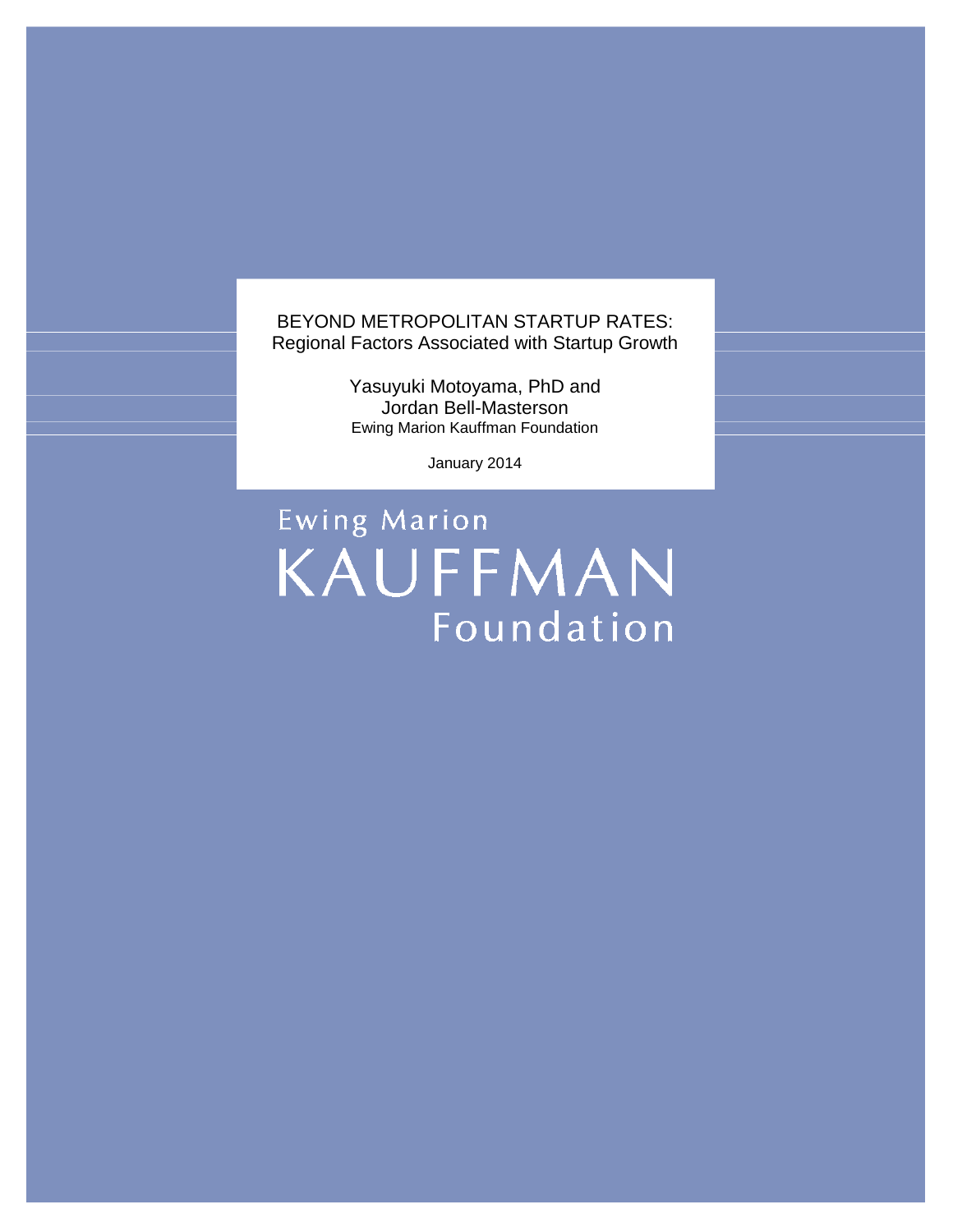## BEYOND METROPOLITAN STARTUP RATES: Regional Factors Associated with Startup Growth

Yasuyuki Motoyama, PhD and Jordan Bell-Masterson Ewing Marion Kauffman Foundation

January 2014

Ewing Marion KAUFFMAN Foundation

*The authors would like to thank Ian Hathaway, Dane Stangler, Arnobio Morelix, Michelle St. Clair, Lacey Graverson, and Barbara Pruitt.*

© 2014 by the Ewing Marion Kauffman Foundation. All rights reserved.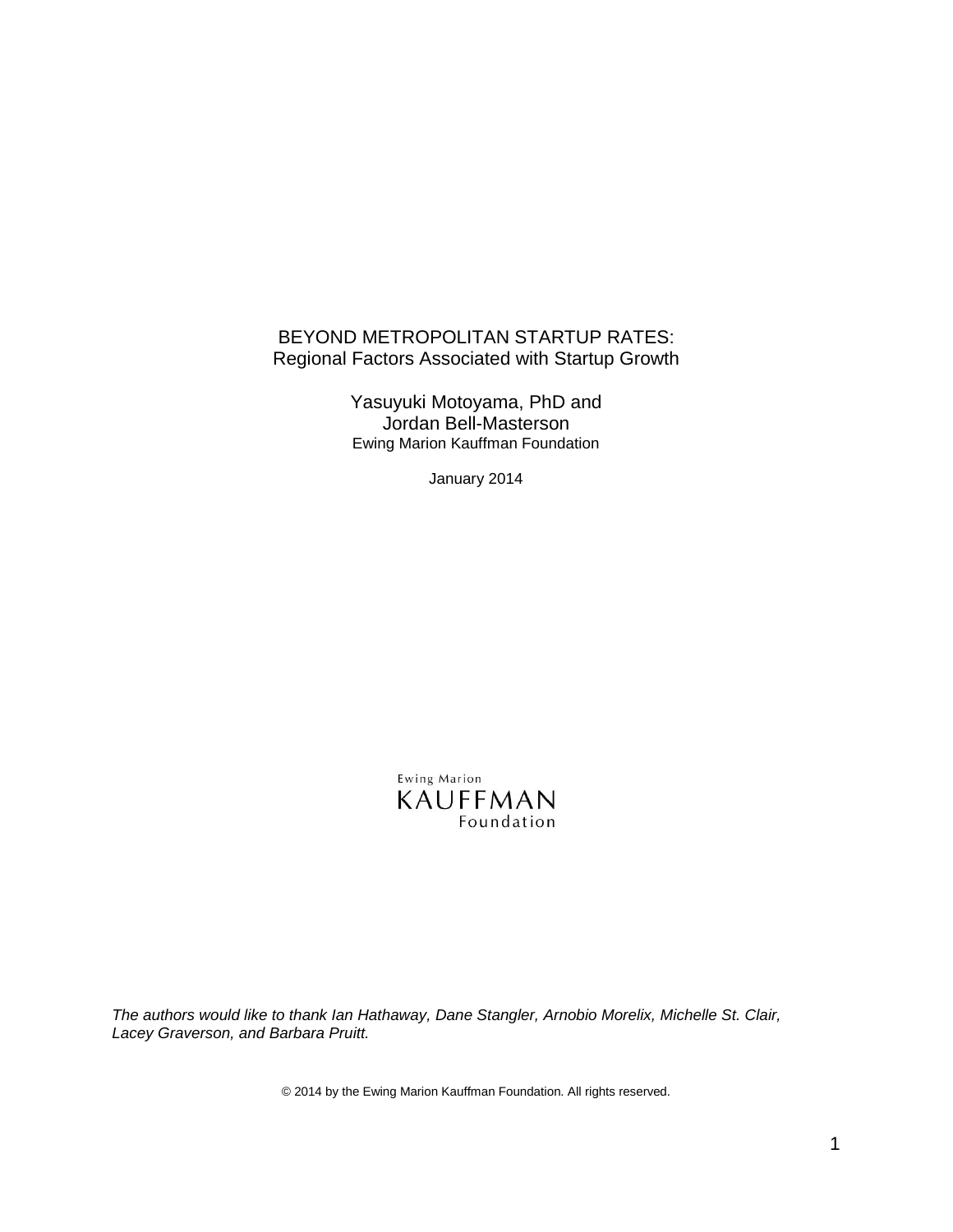### **EXECUTIVE SUMMARY**

Understanding what fosters—and hinders—firm formation and growth at the metropolitan level across the United States is a challenge. Entrepreneurship can be measured by a variety of indicators, and they each can tell somewhat different stories. Furthermore, because entrepreneurship can refer to the growth of firms from a startup stage to mid- or large-scale, no one dataset covers the full range of companies that fall in this category.

This report contributes to the Kauffman Foundation's recent series of analyses on the rate of business creation in metropolitan areas. Going beyond identifying metropolitan areas with higher rates of entrepreneurship, we analyze what regional factors are associated, or unassociated, with entrepreneurial activity. Understanding what drives entrepreneurship at the regional level—especially high-growth business creation—will help policymakers and entrepreneurship supporters know where to invest their efforts.

We examine entrepreneurship activity at 356 metropolitan areas in the United States employing three sources: the Business Dynamics Statistics, the National Establishment Time-Series (NETS), and data on high-growth Inc. firms. This allows researchers to investigate the rates of entrepreneurship from multiple angles:

- $\bullet$  the startup rate for all industries (BDS)
- the rate for high-tech sectors (NETS)
- $\bullet$  the rate for high-growth firms (Inc.)

Key findings in this paper dispel some myths about what factors influence startup rates and growth in metro areas:

- Contrary to conventional understanding in literature, we find few significant factors that the public sector can affect. Despite billions of dollars in government research expenditures, the presence of research universities and patents are not associated with higher rates of entrepreneurship.
- The most significant factor by the public sector is related to education. High school and college completion is important when it comes to startup rates. However, while it is true that a high ratio of college graduates in a metropolitan area means more startups, a substantial high school completion rate will further increase the area's startup rate.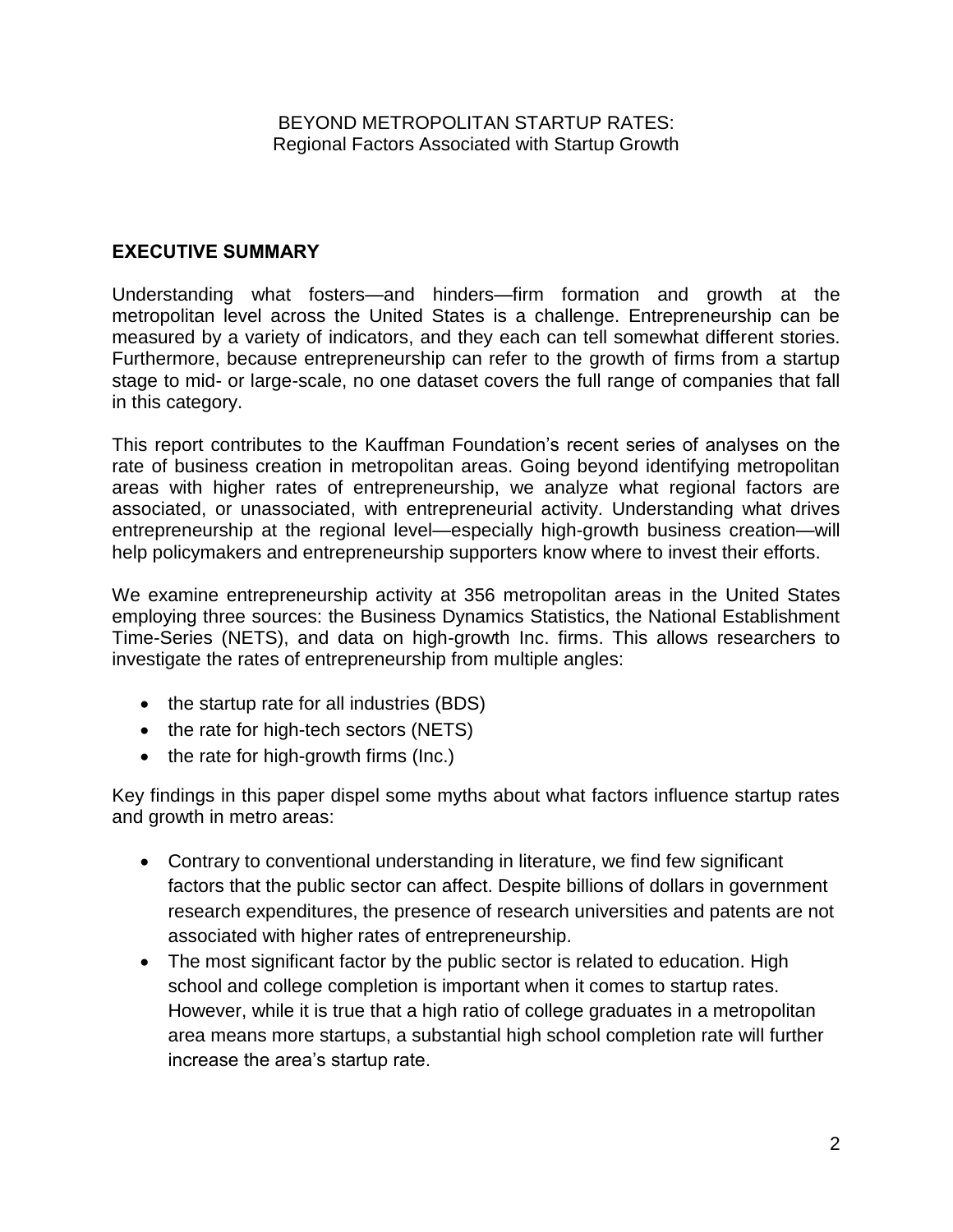- The investment level of financial organizations, primarily by venture capitalists, in a metro area does not correlate to high startup activity. And VC-invested regions do not necessarily generate a higher ratio of startups. Policymakers should not rush to create public venture funds in the hope of creating more startups or a startup culture.
- High-tech sectors are not hotbeds for all kinds of startups only for high-tech sectors. In other words, promoting high-tech entrepreneurship does not necessarily bring up the overall economy.
- Not surprising, but confirming, larger metropolitan areas tend to have higher entrepreneurial rates, possibly from the diversity and resilience of their economies.

We hope that this paper and the new compilation of metro-level data will serve as the first step in promoting more rigorous research about the dynamic relationships between startups and regional factors, and the relationships between different startup indicators, geographic factors, and others.

# **INTRODUCTION AND RESEARCH RATIONALE**

This report will contribute to the Kauffman Foundation's recent series of analyses on the rate of business creation in metropolitan regions and in the nation as a whole. Recent research indicates that there is substantial variation in the business creation rates within states. Hathaway et al. (2013, 8) used the recently released series of Business Dynamics Statistics (BDS) and found substantial geographic variance in business creation rates within a state. For instance, the high level of business creation enjoyed by the state of North Dakota overall in 2010 was not reflected in the three metropolitan areas within the state. Similarly, California, Pennsylvania, and Kentucky had metropolitan areas with more than 20 percent increases in business creation rates, while other areas of the same states experienced substantial declines. This variation suggests the need for further analysis at a finer geographic scale. In this report, we delve into this metropolitan analysis, the smallest geographic scale in the BDS.

Going beyond efforts to identify the metropolitan areas with high or low ratios of business creation, this report also contributes additional analysis by identifying regional factors associated with those places with high levels of business creation. Previous work on this issue includes Konczal's (2013) analysis of levels of entrepreneurship by metropolitan areas over time using the BDS data. In addition, Stangler (2013), using National Establishment Time-Series (NETS) data, noted the high density of high-tech startup activities in small to medium metropolitan areas with first-class research universities, such as Boulder, Colo., Fort Collins, Colo., Ann Arbor, Mich., Lafayette, La., and Lexington, Ky. While Stangler cautioned that this pattern was uneven, it is important to determine if such a pattern persists in other small-to-medium metropolitan areas and if, indeed, regional indicators of research university activity correlate with high startup density.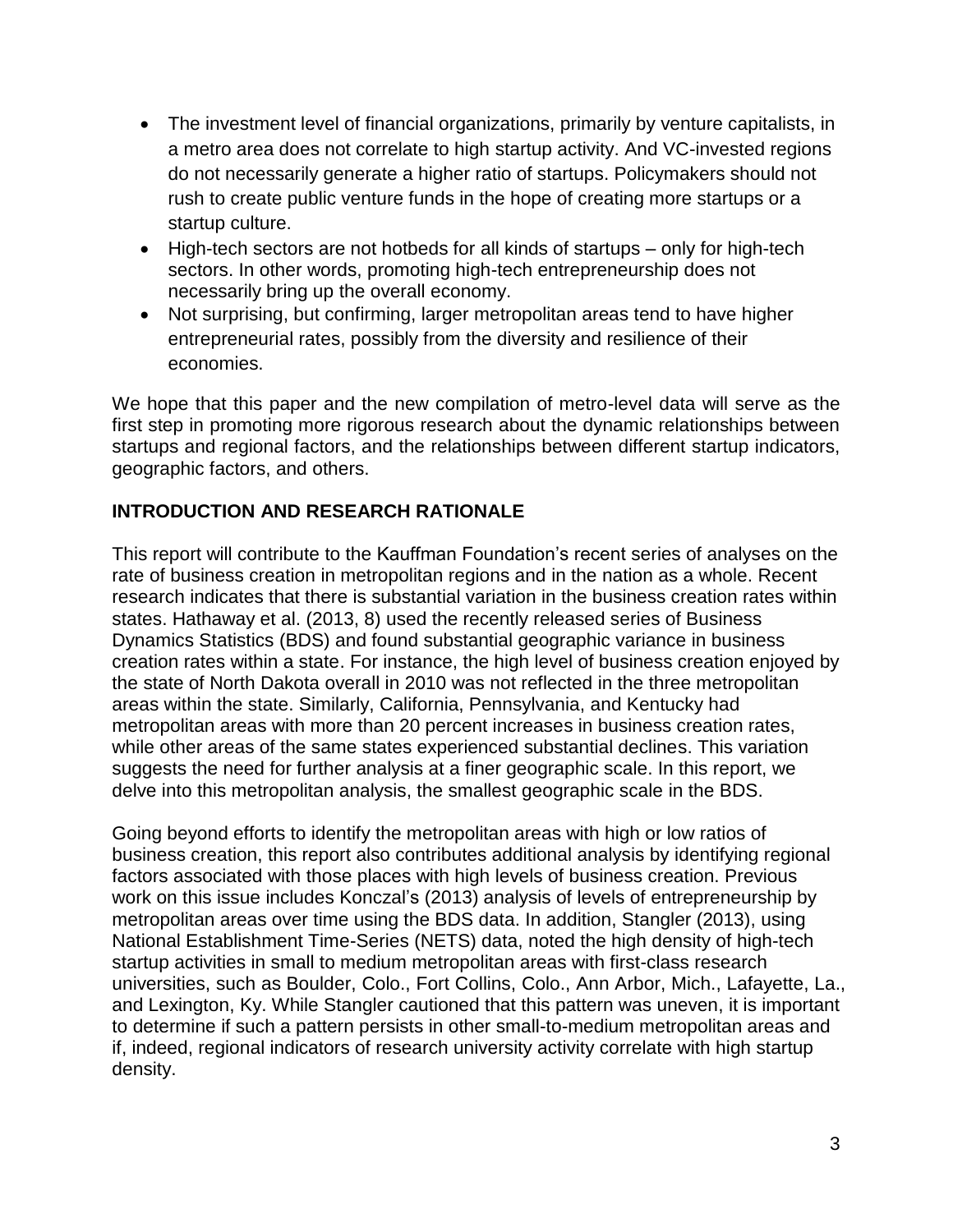### **METHODS: VARIABLES AND DESCRIPTIVE ANALYSIS**

Measuring entrepreneurship is a challenge. While most people agree that entrepreneurship is related to starting a company, no single standard indicator for entrepreneurship exists. In the past, the Kauffman Foundation has supported an entrepreneurship index, the Kauffman Index of Entrepreneurial Activity, and has cooperated with the Census Bureau to create a geographic tabulation of the BDS at the metropolitan level. Motoyama and Konzcal (2013) demonstrated an only moderate correlation of these two indicators, 0.655, meaning that apparently more than a third of the variation cannot be explained by the other variable. It does not help to examine the self-employment rate, available from the American Community Survey, or the Decennial Census, because the majority of self-employment comes from micro-enterprises with no or few employees and with no prospect for growth. These assumptions can be validated by the low correlations with the Kauffman Index or the BDS, 0.34 or 0.04, respectively  $($ Ibid.). $<sup>1</sup>$  In short, the state of entrepreneurship can be measured by different indicators,</sup> and they indeed tell somewhat different stories. Furthermore, entrepreneurship also can refer to the growth of firms from a startup stage to mid- or large-scale. Starting a new business is only one of the steps in entrepreneurship, as entrepreneurs also have to scale the firm successfully.

In this paper, we start with an analysis of the startup rate based on the BDS data. Because of the aforementioned variations in the meaning and indicators of entrepreneurship, we also employ other indicators of entrepreneurship, NETS and Inc. firms, and analyze them comparatively. First, the BDS is created and maintained by the Census Bureau, which compiles data from the Business Register, payroll tax records from the Internal Revenue Service, the Company Organization Survey, Annual Survey of Manufacturers, and other Census-organized surveys (Census 2013). The BDS often is seen as the most comprehensive source of business creation data, although it does not necessarily offer 100 percent coverage, and its advantage is in tracking age and employment information at the establishment level, rather than the firm level. Information about firm age is critical because past academic studies have demonstrated that virtually all new jobs created in this country come from young firms (five years or younger) (Kane 2010; Haltiwanger 2012; Haltiwanger, Jarmin, and Miranda 2013). One disadvantage of BDS is that, in order to protect confidentiality, it does not allow detailed industry information when the geographic unit of analysis is smaller than a state. In short, the BDS is best for tracing business creation in the economy overall.

While the new firm formation rate in the BDS has been steady historically, there was a substantial decline during the recent Great Recession; we are now at a historically low firm formation rate. Hathaway et al. (2013) demonstrated that 2006 was the most recent peak, and the rate has declined for the following four consecutive years. Only in 2011 did we start to see a modest recovery. For our analysis, we look at the new firm formation rate averaged between 2010 and  $2011<sup>2</sup>$ 

 $\overline{a}$ 

<sup>&</sup>lt;sup>1</sup> As a reference, the Kauffman Index is calculated from the Current Population Survey. See Fairlie (2013) for details.

 $2$  As a reference, we conducted the regression models with the average of 2006 and 2009 and obtained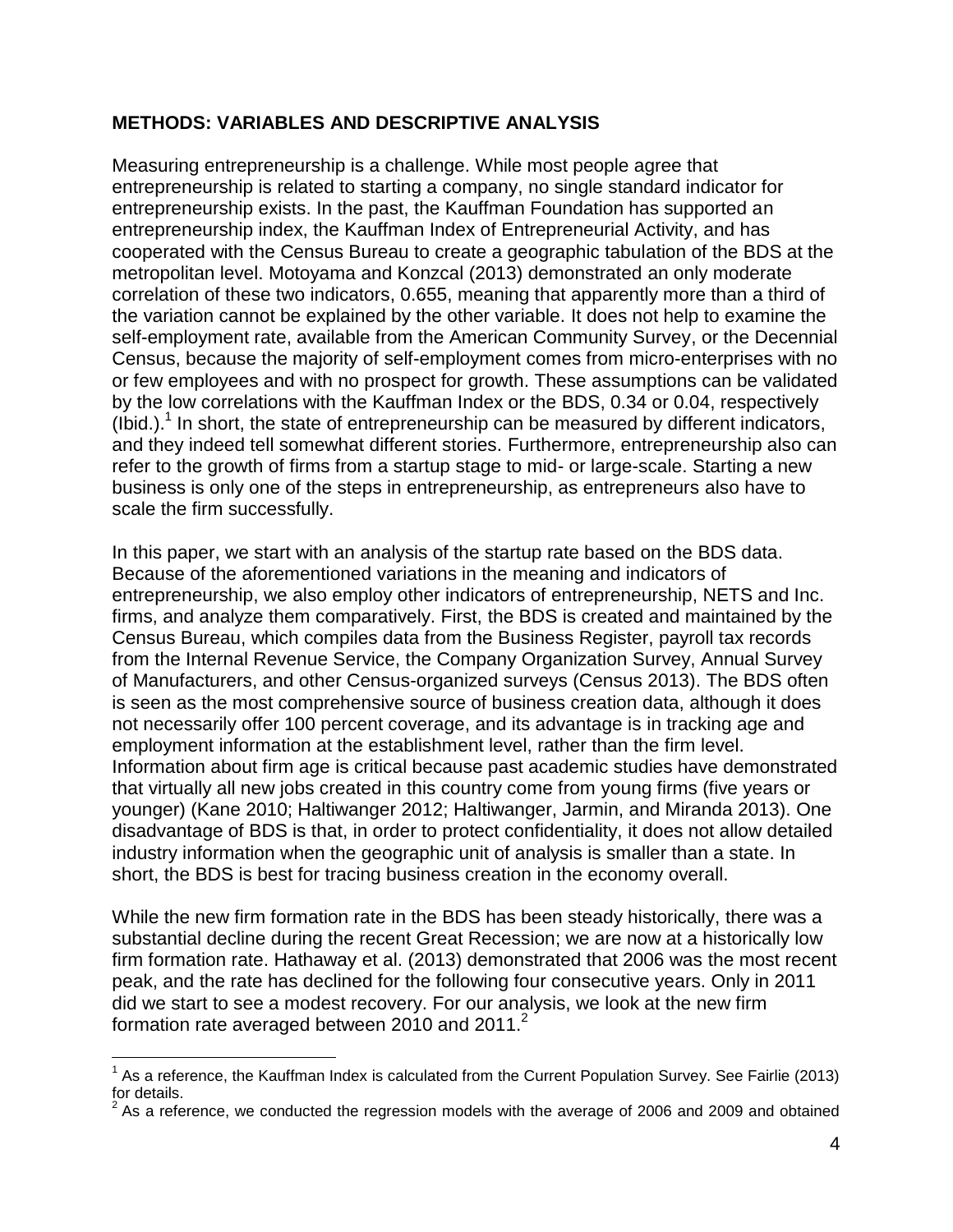

Figure 1: New firm formation by the BDS Source: Hathaway et al. (2013, 3).

We used the NETS data as a second indicator of entrepreneurship. Dun and Bradstreet, a private data firm, collects firm and establishment data each year, and Walls and Associates converts it to time-series data. Its coverage includes private and public businesses (both employer firms and the self-employed), sole proprietors, nonprofit, and government establishments. Since this is a micro-level database, we can tabulate at any geographic level and specify any industrial groups. A downside of these data is that the coverage may not be as systematic as that of BDS. In addition, data collected by a private firm are less reliable for firm-specific information, such as employment and revenue.

As the NETS database allows us to disaggregate by industry, we use it to examine the startup creation rate for the high-tech sectors and the information and communication technology (ICT) sectors, a subset of the former. We use the definition of high-tech sectors provided by the Bureau of Labor Statistics (Hecker 2005), also used by Hathaway (2013). Broadly, they are the ICT, pharmaceutical, aerospace, engineering services, and scientific research and development sectors. Figure 2 demonstrates that this indicator fluctuates yearly, and we take the average of 2009 and 2010.

 $\overline{a}$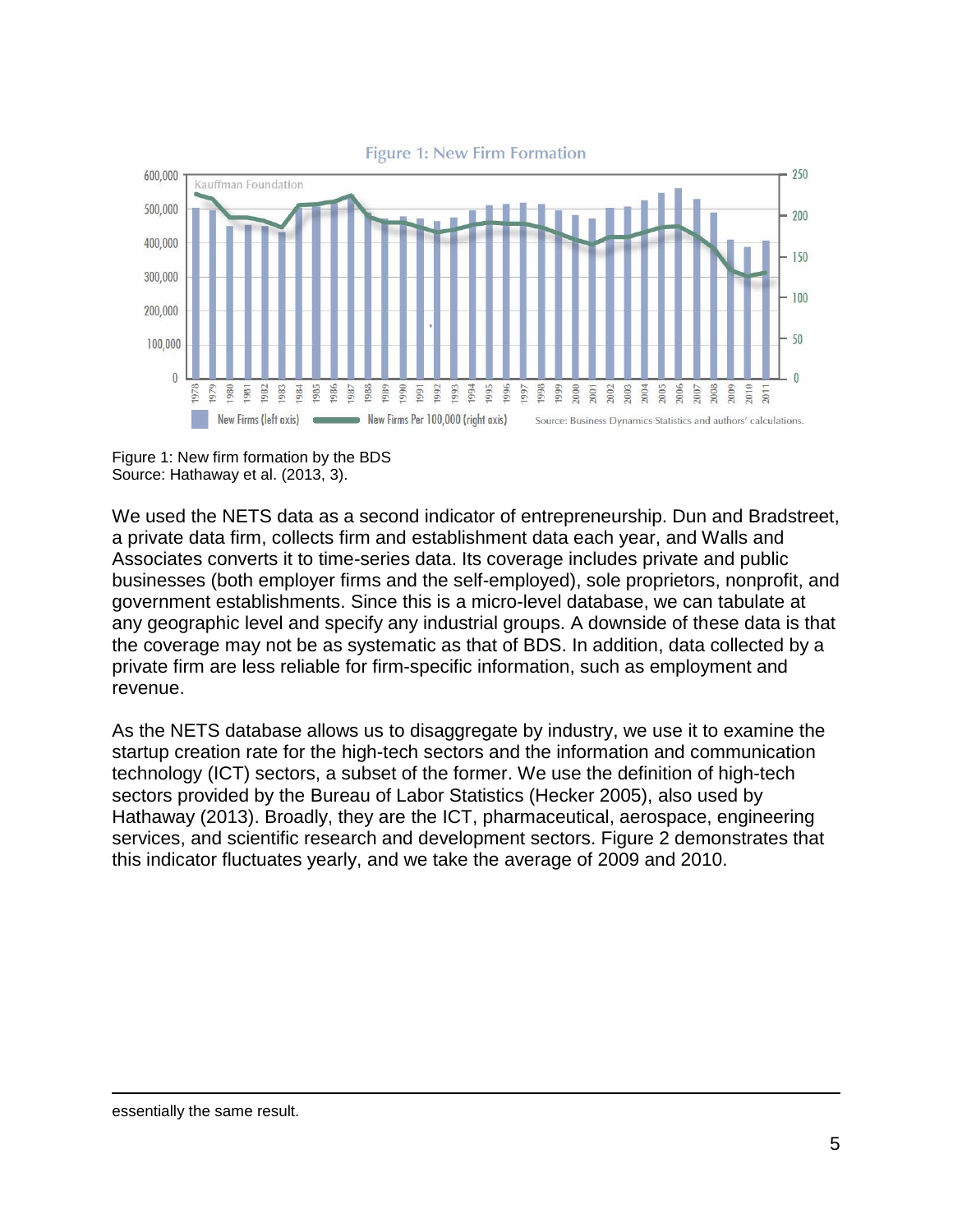

Figure 2: New firm formation by NETS, per 100,000 people Source: Hathaway (2013).

Our third indicator for entrepreneurship is Inc. 500/5000 firms. Motoyama and Danley (2012, 7) provided more detail about these data. In essence, the Inc. list ranks fastgrowing private firms with more than two million dollars in annual revenue, based on revenue growth in the previous three years. From the Inc. list, we select firms that achieved high growth based on the Organisation for Economic Cooperation and Development's definition: more than 20 percent revenue growth for three consecutive years (i.e., 72.8 percent growth over three years). Between 2,700 and 2,800 firms per year qualify in this category, and we call these firms the Inc. high-growth firms.

The core analysis in this paper is identifying regional factors associated with the rate of firm creation or growth. We employ multivariate regression analysis. As noted, we have three separate dependent variables: the BDS, NETS, and Inc. For independent variables, we draw analytical frameworks from two broad streams of literature. The first comprises studies about regional knowledge spillover conducted by Jaffe, Trajtenberg, and Henderson (1993), Feldman and Florida (1994), Audretsch and Feldman (1996, 2004), and Feldman and Audretsch (1999). These studies determined that innovation is a function of university research, industrial research, networks of related businesses, and human capital (Cohen and Klepper 1991, 1992). The second stream of studies includes the innovative milieu theory (Castells 1989; Castells and Halls 1994) and the cluster theory by Porter (1994, 1998, 2000). This literature adds research and expenditures by government and its laboratories to our list of independent variables.

We recreate these variables from various sources at the metropolitan level. Table 1 summarizes the types of variables and their sources. For more detailed methodological notes about these variables, please see Appendix 1.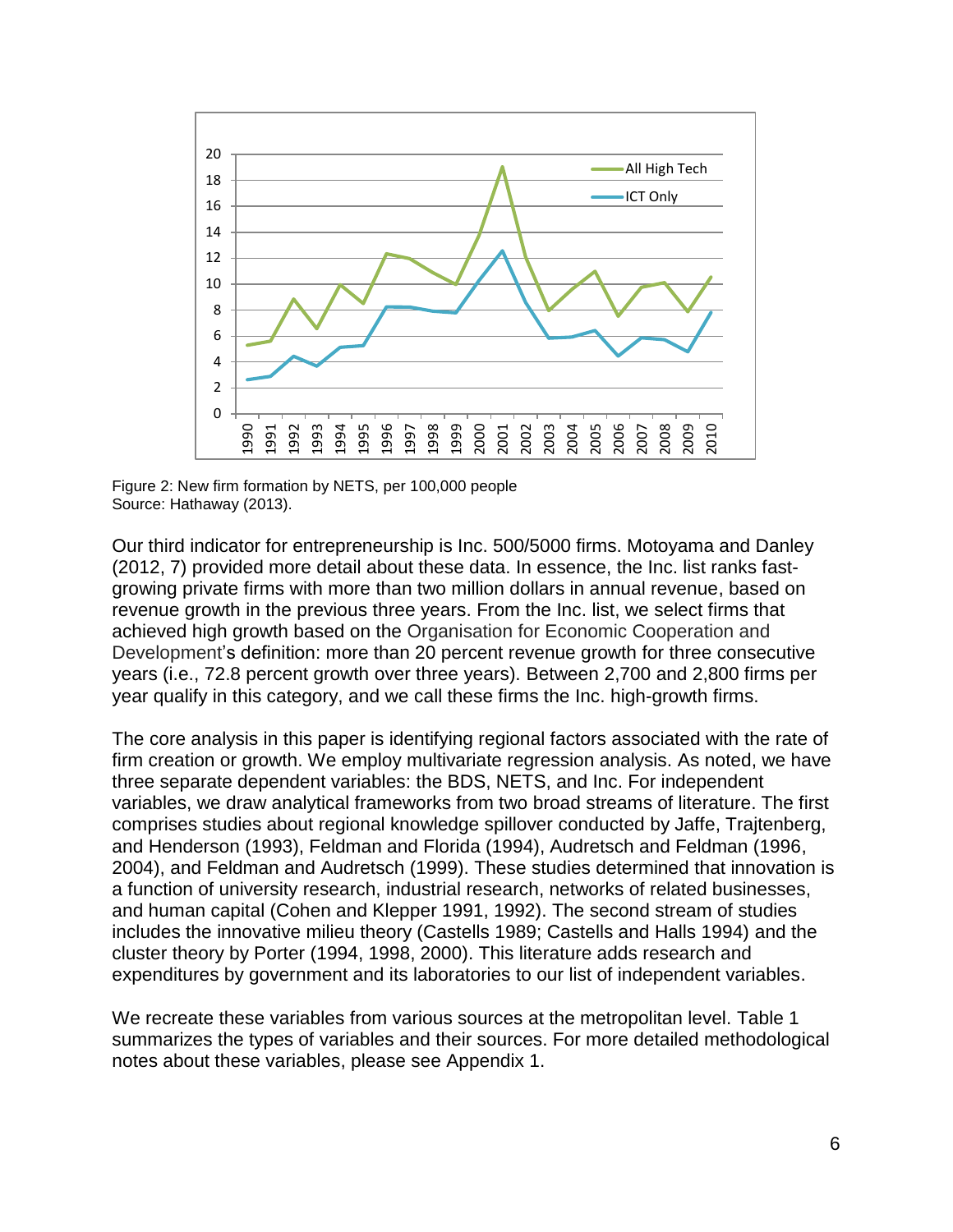Table 1:

| #  | Name                                        | Source                           | Year(s) |  |  |  |  |  |  |
|----|---------------------------------------------|----------------------------------|---------|--|--|--|--|--|--|
|    | <b>Dependent Variables</b>                  |                                  |         |  |  |  |  |  |  |
| A) | BDS business creation: firms with 0-1 age   | <b>BDS</b>                       | 2010-11 |  |  |  |  |  |  |
|    | normalized by the total number of firms     |                                  |         |  |  |  |  |  |  |
| B) | NETS business creation: firms with high     | <b>NETS</b>                      | 2009-10 |  |  |  |  |  |  |
|    | tech and ICT firms / 100,000 people         |                                  |         |  |  |  |  |  |  |
| C) | Inc. firms / million population / 1 million | Inc. magazine                    | 2010-12 |  |  |  |  |  |  |
|    | people                                      |                                  |         |  |  |  |  |  |  |
|    | <b>Independent Variables</b>                |                                  |         |  |  |  |  |  |  |
| 1) | Location quotient (LQ) of high-tech sector  | Milken Institute                 | 2007    |  |  |  |  |  |  |
|    |                                             |                                  |         |  |  |  |  |  |  |
| 2) | Patents per capita                          | <b>USPTO (2013)</b>              | 2008-10 |  |  |  |  |  |  |
|    |                                             |                                  |         |  |  |  |  |  |  |
| 3) | Government R&D: NIH grants & SBIR           | NIH for NIH grants; SBA TECH-    | 2008-10 |  |  |  |  |  |  |
|    | grants per capita                           | Net for SBIR grants              |         |  |  |  |  |  |  |
| 4) | Investment by financial organizations, such | CrunchBase                       | 2009-11 |  |  |  |  |  |  |
|    | as Venture Capital (VC)                     |                                  |         |  |  |  |  |  |  |
| 5) | University research: count of Carnegie      | Carnegie Classification of       | 2010    |  |  |  |  |  |  |
|    | Research I universities and their research  | Institutions of Higher Education |         |  |  |  |  |  |  |
|    | expenditures                                |                                  |         |  |  |  |  |  |  |
| 6) | Education: high school and college          | <b>American Community Survey</b> | 2011    |  |  |  |  |  |  |
|    | completion rates, college attendance rate   | (Census 2013b)                   |         |  |  |  |  |  |  |
| 7) | Population: population in 2011 and growth   | Census                           | 2006-11 |  |  |  |  |  |  |
|    | between 2006 and 2010                       |                                  |         |  |  |  |  |  |  |

The BDS follows the 2009 definition of metropolitan areas created by the Office of Management and Budget (OMB), resulting in 366 metropolitan areas. We omitted ten metropolitan areas that are not consistent with different sources of data, leaving 356 metropolitan areas for our analysis.

### **REGRESSION ANALYSIS**

Figure 3 plots histograms of our dependent variables. The BDS data are slightly skewed to the right, but the standard Ordinary Least Square (OLS) can still robustly explain. The NETS data is highly skewed to the right, and we employ the log form, which sets the distribution closer to a bell shape, which is appropriate for OLS.<sup>3</sup> The Inc. data also are highly skewed to the right. Unlike the NETS data, the Inc. data have many metropolitan areas with a zero value,<sup>4</sup> so we cannot employ the log form. We construct zero-inflated negative binomial models (ZINB)<sup>5</sup> by following Zuur et al. (2009) and Statistical Consulting Group at UCLA (2013).

 3 There was only one case in the ICT sector in which the value was zero, which presents a problem for regression because log(0) is minus infinity. We omitted this case.

 $4$  There are 106 cases in which a metropolitan area has a zero value in this Inc. list.

<sup>&</sup>lt;sup>5</sup> We also used a zero-inflated poisson model, tested by the log-likelihood test, and concluded that the zero-inflated negative binomial models fit better in all models.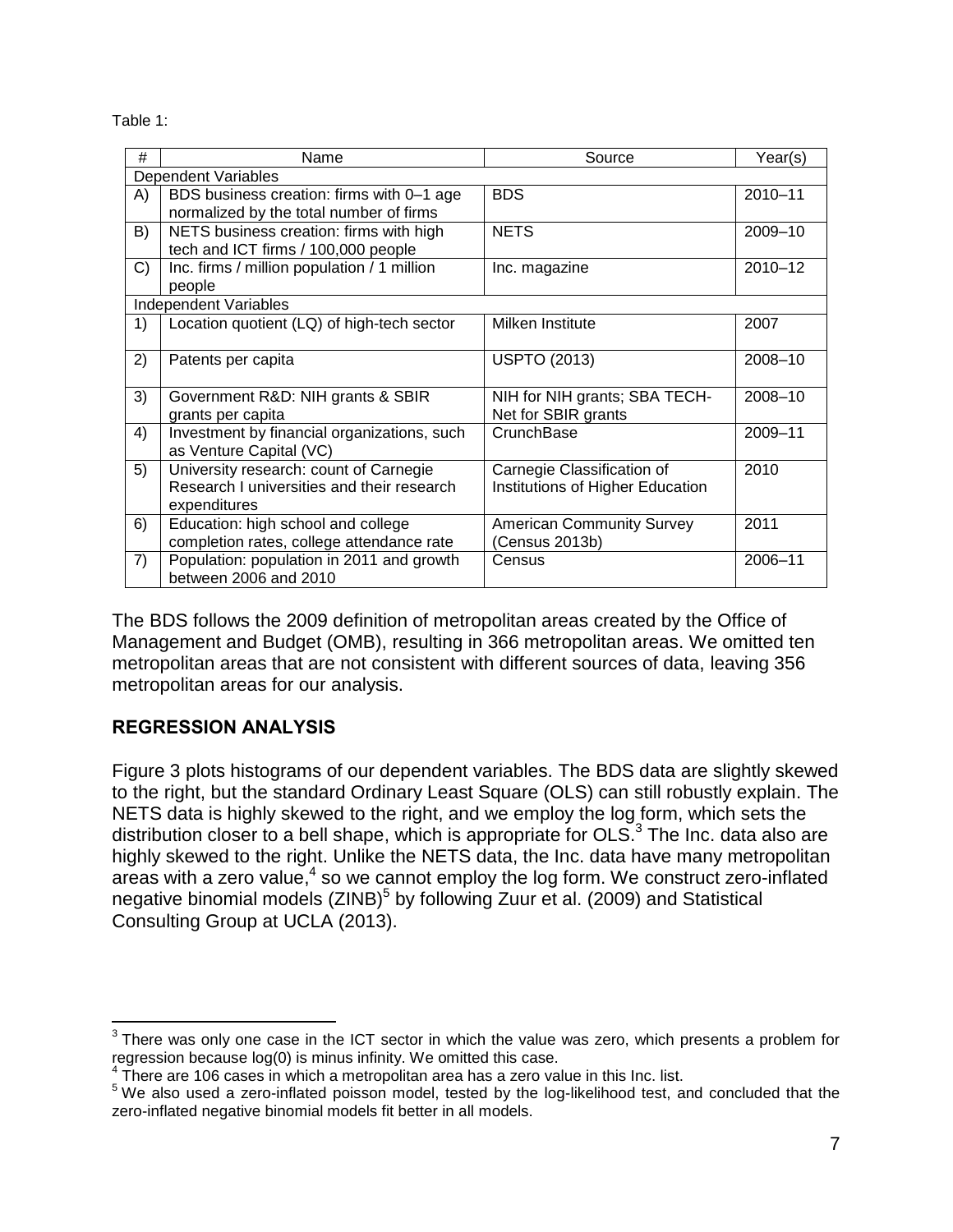

Figure 3: Three dependent variables and log form of NETS.

Overall, the models fit well. We use only nine independent variables, but achieve an adjusted R-square of approximately 0.5 or higher for all models. The first set of regressions with the BDS data provides somewhat surprising results. There are only two significant factors: population in log form and the population increase. The college completion rate is significant but only negatively, meaning that the higher the ratio of college graduates, the lower the ratio of startups. This result, however, is only at the 95 percent level, so we do not consider it definitive. All other variables are insignificant: the presence of high-tech sectors, government R&D in SBIR or NIH, investment by financial institutions, patents, and research universities.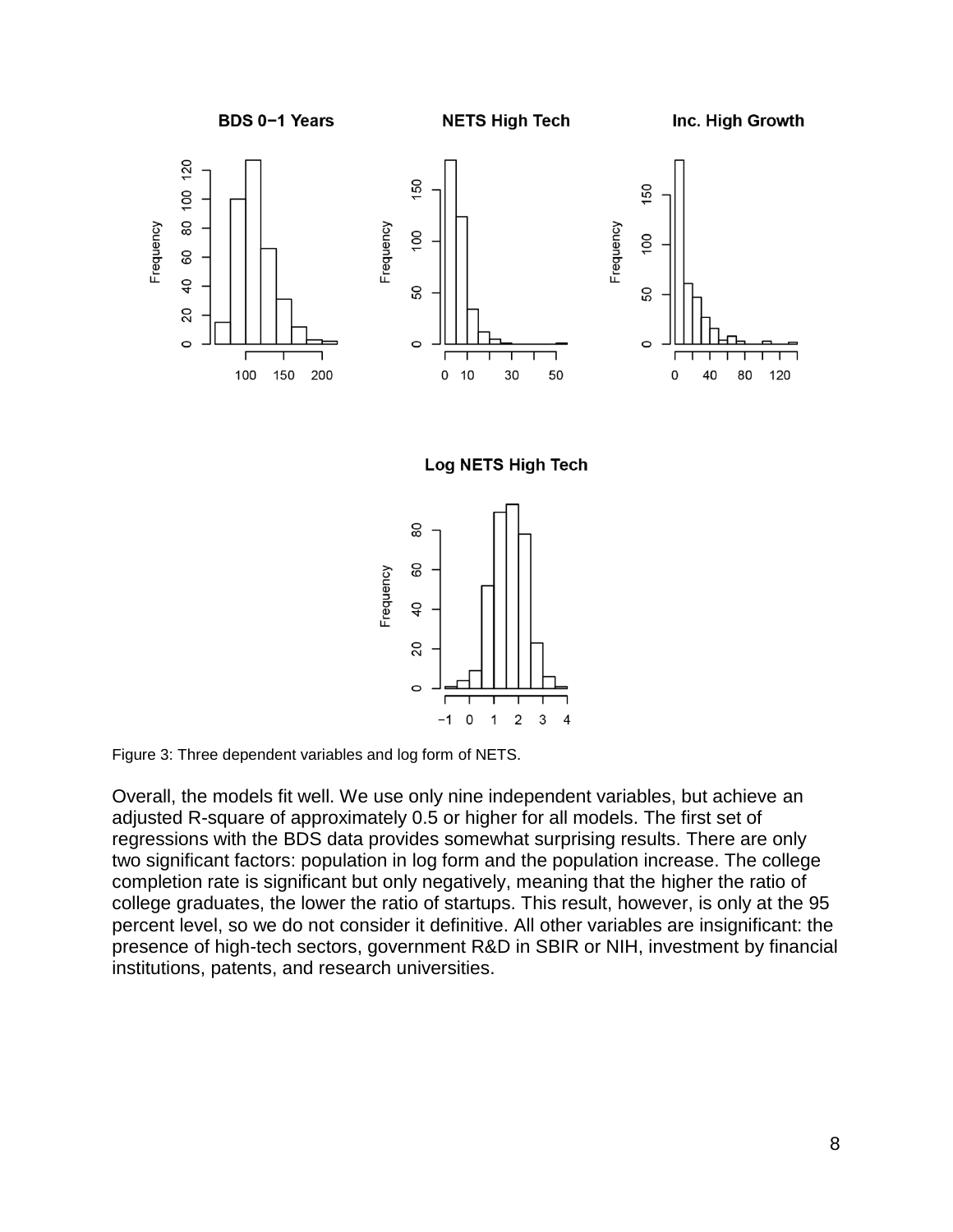|                        | Model 1   |        | Model 2   |          | Model 3   |        | Model 4   |       | Model 5   |       |
|------------------------|-----------|--------|-----------|----------|-----------|--------|-----------|-------|-----------|-------|
| (Intercept)            | $-29.931$ |        | $-28.810$ |          | $-29.094$ |        | $-33.762$ |       | $-22.096$ |       |
| Log(Population)        | 10.582    | $***$  | 10.434    | $***$    | 10.484    | $***$  | 9.671     | $***$ | 9.734     | $***$ |
| Pop. Increase 2006-10  | 362.871   | $***$  | 361.295   | $***$    | 364.066   | $***$  | 364.689   | $***$ | 359.754   | $***$ |
| High-tech LQ           | 2.375     |        | 2.958     |          | 2.323     |        | 1.261     |       | 1.557     |       |
| <b>SBIR</b>            | 0.020     |        |           |          | 0.019     |        | 0.017     |       | 0.016     |       |
| NIH                    |           |        | 0.001     |          |           |        |           |       |           |       |
| Investment             | 0.002     |        | 0.002     |          | 0.002     |        | 0.002     |       | 0.002     |       |
| <b>Patents</b>         | 0.000     |        | 0.000     |          | 0.001     |        | 0.000     |       | 0.000     |       |
| Research I             | 0.283     |        | 0.341     |          | 0.432     |        | $-1.831$  |       | 0.313     |       |
| Research I expenditure |           |        |           |          |           |        |           |       |           |       |
| College completion     | $-0.335$  | $\ast$ | $-0.314$  | $^\star$ | $-0.311$  | $\ast$ |           |       |           |       |
| HS completion          |           |        |           |          |           |        | 0.087     |       |           |       |
| College attendance     |           |        |           |          |           |        |           |       | $-0.130$  |       |
|                        |           |        |           |          |           |        |           |       |           |       |
| DF                     | 344       |        | 344       |          | 344       |        | 344       |       | 344       |       |
| F-stat                 | 56.75     |        | 56.51     |          | 56.65     |        | 55.29     |       | 55.29     |       |
| Adj. R-sq              | 0.5589    |        | 0.5578    |          | 0.5584    |        | 0.5524    |       | 0.5524    |       |

Table 2: Regression Results with the Startup Rate by BDS

Note: \*\* 99 percent significance level; \* 95 percent significance level

The regression result from the high-tech sectors with NETS gives a different perspective. We find that the population size and increase are significant, consistent with the BDS regression. However, in these data, the presence of high-tech sectors (LQ) also is significant. Government expenditure on research via NIH, patents, and investment by financial institutions still are insignificant, and SBIR is sporadically significant only at the 95 percent level. The college completion rate and high school completion rates are significant, but college attendance is not. Essentially the same results were found when using only the ICT sector in the NETS.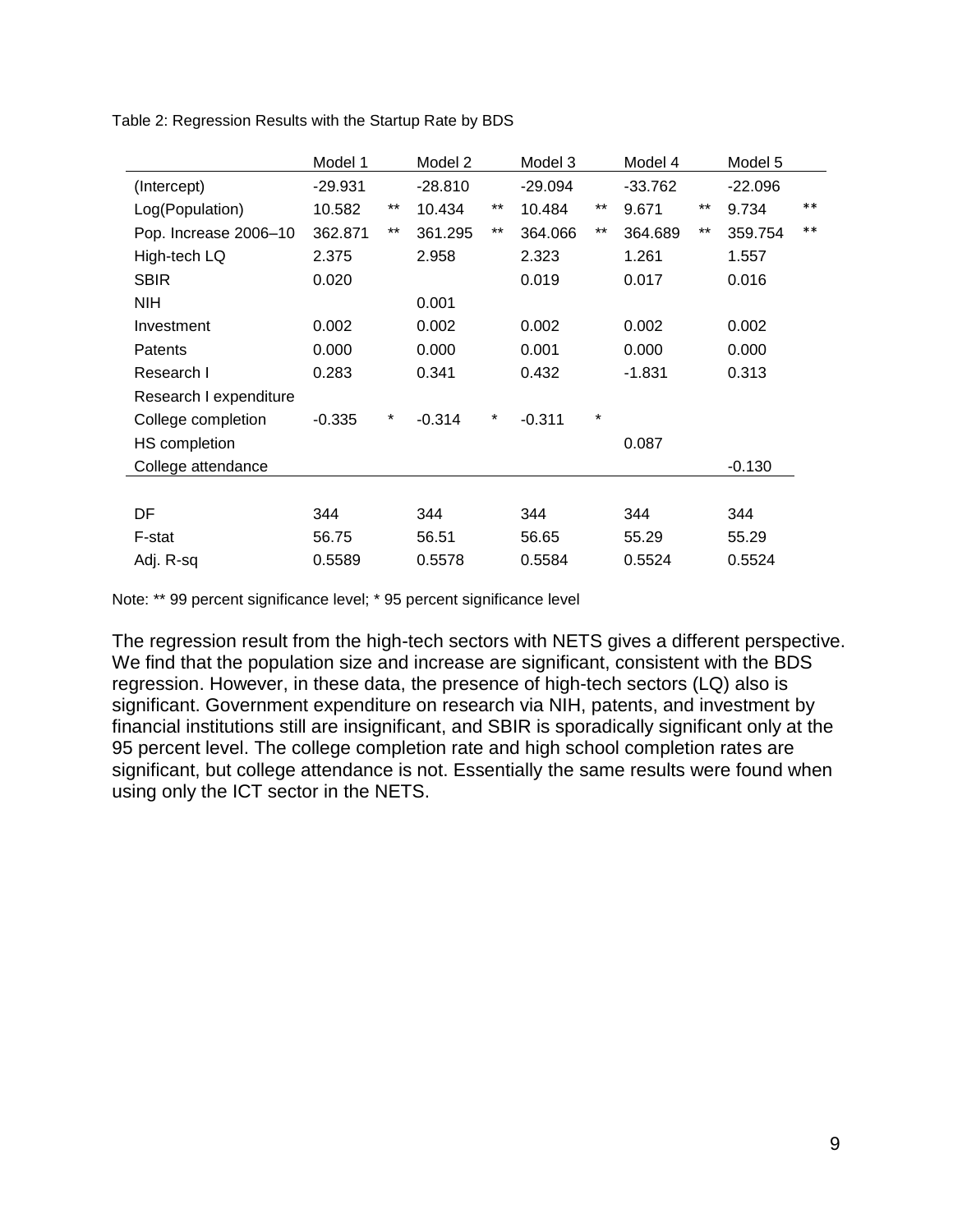|                        | Model 1    |              | Model 2    |       | Model 3    |          | Model 4    |         | Model 5    |       |
|------------------------|------------|--------------|------------|-------|------------|----------|------------|---------|------------|-------|
| (Intercept)            | $-1.08071$ |              | $-1.03767$ |       | $-1.02631$ |          | $-3.82058$ |         | $-1.44819$ |       |
| Log(Population)        | 0.11234    | $***$        | 0.10140    | $***$ | 0.10404    | $***$    | 0.17791    | $***$   | 0.18749    | $***$ |
| Pop. Increase 2006-10  | 5.32544    | $***$        | 5.22734    | $***$ | 5.46306    | $***$    | 5.77356    | $***$   | 5.58458    | **    |
| High-tech LQ           | 0.24995    | $***$        | 0.28109    | $***$ | 0.21878    | $***$    | 0.33340    | $***$   | 0.32646    | $***$ |
| <b>SBIR</b>            | 0.00109    |              |            |       | 0.00177    | $^\star$ | 0.00212    | $\star$ | 0.00211    | *     |
| <b>NIH</b>             |            |              | $-0.00005$ |       |            |          |            |         |            |       |
| Investment             | $-0.00003$ |              | $-0.00002$ |       | $-0.00004$ |          | $-0.00004$ |         | $-0.00005$ |       |
| Patents                | 0.00002    |              | 0.00002    |       | 0.00002    |          | 0.00006    |         | 0.00007    |       |
| Research I             | $-0.00339$ |              | 0.00217    |       |            |          |            |         |            |       |
| Research I expenditure |            |              |            |       | $-0.11387$ |          | 0.09889    | $\ast$  | 0.07453    |       |
| College completion     | 0.03084    | $\star\star$ | 0.03447    | $***$ | 0.03353    | $***$    |            |         |            |       |
| HS completion          |            |              |            |       |            |          | 0.02780    | $***$   |            |       |
| College attendance     |            |              |            |       |            |          |            |         | 0.00299    |       |
|                        |            |              |            |       |            |          |            |         |            |       |
| DF                     | 344        |              | 344        |       | 344        |          | 344        |         | 344        |       |
| F-stat                 | 57.62      |              | 56.90      |       | 58.50      |          | 44.02      |         | 41.85      |       |
| Adj. R-sq              | 0.5627     |              | 0.5595     |       | 0.5665     |          | 0.4944     |         | 0.4815     |       |

Table 3: Regression Results for NETS All High-Tech Firms

Last, we present the results of zero-inflated models $6$  with Inc. data. Zero-inflated binomial models are two-stage models, and the first zero-inflation model tests which factors are associated to explain the probability of zero (note that all coefficients except the intercept are negative). For these data, the only significant variable at the 99 percent level is log of population, and its negative coefficient means that the smaller the population, the more likely there will be zero high-growth firms.

A second analysis uses the count model to explain which factors are associated when metropolitan areas have more than one high-growth firm. Again, population size and increase are significant, and so is the presence of high-tech sectors. SBIR, NIH, investment by financial institutions, patents, and the presence of research universities are insignificant. The college completion rate still is significant, and the college attendance rate is significant at the 95 percent level, but the high school completion rate is not significant.

 $\overline{a}$ 

 $^6$  We use pscl and lmtest packages of R. Additionally, since the zeroinfl function of R only uses counts, we use integers of the dependent variables.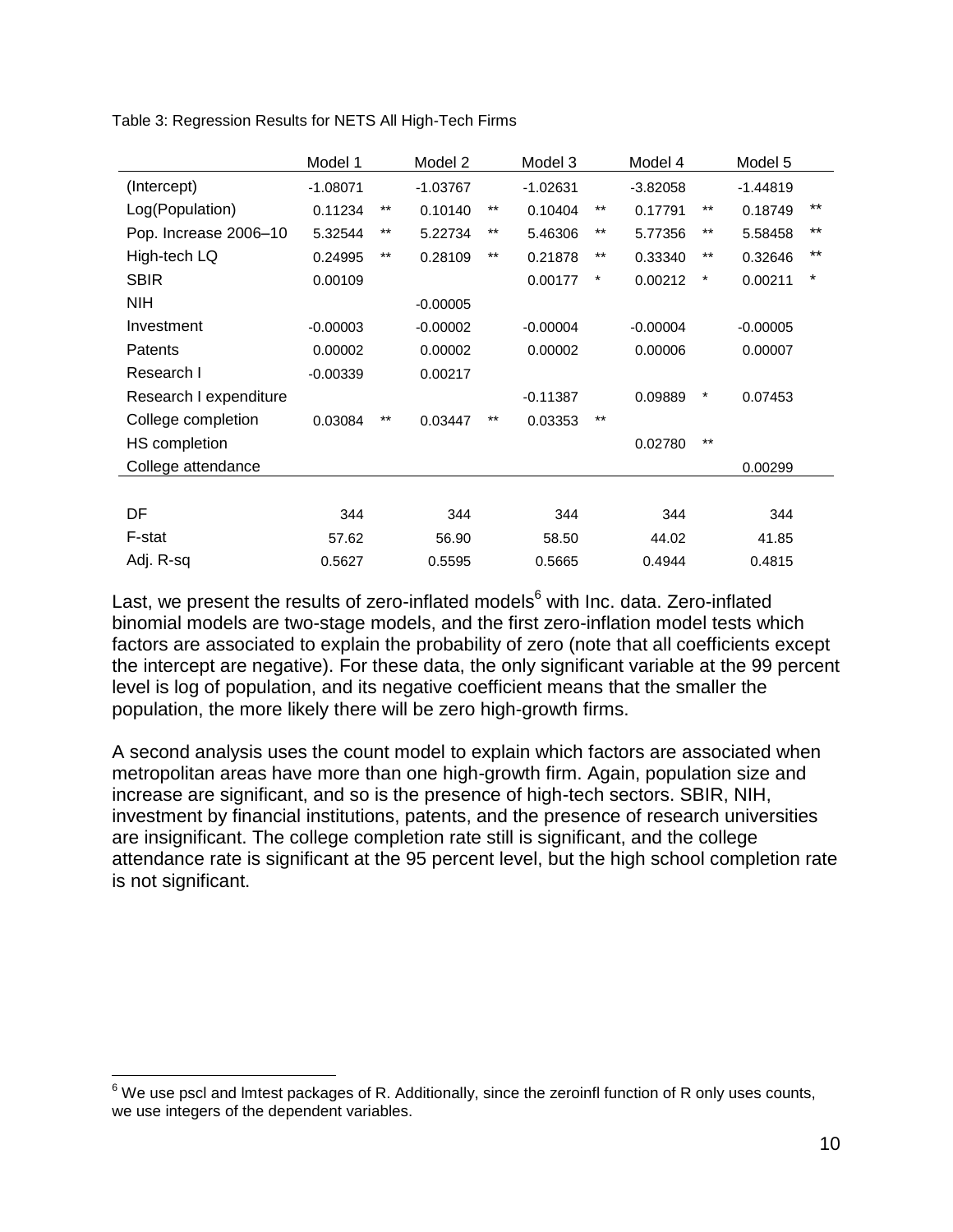Table 4: Regression Results for Inc. High-Growth Firms

### **1) Zero-Inflation Model**

|                        | Model 1   |         | Model 2   |       | Model 3   |        | Model 4   |                 | Model 5   |         |
|------------------------|-----------|---------|-----------|-------|-----------|--------|-----------|-----------------|-----------|---------|
| (Intercept)            | 24.9260   |         | 24.8676   |       | 25.0060   |        | 30.0678   |                 | 24.7977   |         |
| Log(Population)        | $-1.9373$ | $***$   | $-1.9348$ | $***$ | $-1.9533$ | $***$  | $-1.9617$ | $^{\star\star}$ | $-1.9694$ | $***$   |
| Pop. Increase 2006-10  | $-6.5962$ |         | $-6.5208$ |       | $-6.2896$ |        | $-7.1926$ |                 | $-6.6924$ |         |
| High-tech LQ           | $-0.8720$ |         | $-0.9013$ |       | $-0.9156$ |        | $-1.0650$ |                 | $-1.0585$ |         |
| <b>SBIR</b>            | $-0.0026$ |         |           |       | $-0.0004$ |        | $-0.0007$ |                 | $-0.0001$ |         |
| <b>NIH</b>             |           |         | $-0.0002$ |       |           |        |           |                 |           |         |
| Investment             | $-0.0008$ |         | $-0.0012$ |       | $-0.0009$ |        | $-0.0007$ |                 | $-0.0010$ |         |
| Patents                | $-0.0006$ | $\star$ | $-0.0006$ |       | $-0.0006$ | $\ast$ | $-0.0007$ | $\ast$          | $-0.0007$ | $***$   |
| Research I             | $-0.0084$ |         | $-0.0086$ |       |           |        |           |                 |           |         |
| Research I expenditure |           |         |           |       | $-0.2787$ |        | $-0.4403$ |                 | $-0.4739$ |         |
| College completion     | $-0.0326$ |         | $-0.0304$ |       | $-0.0270$ |        |           |                 |           |         |
| <b>HS</b> completion   |           |         |           |       |           |        | $-0.0584$ |                 |           |         |
| College attendance     |           |         |           |       |           |        |           |                 | $-0.0022$ |         |
|                        |           |         |           |       |           |        |           |                 |           |         |
| 2) Count Model         |           |         |           |       |           |        |           |                 |           |         |
| (Intercept)            | 0.0002    |         | $-0.0225$ |       | 0.0255    |        | $-2.5816$ |                 | $-0.6586$ |         |
| Log(Population)        | 0.1071    | $\ast$  | 0.1027    |       | 0.1006    | $\ast$ | 0.1970    | $^{\star\star}$ | 0.2041    | $***$   |
| Pop. Increase 2006-10  | 3.4270    | $***$   | 3.3122    | $***$ | 3.5098    | $***$  | 3.7478    | $^{\star\star}$ | 3.7961    | $***$   |
| High-tech LQ           | 0.4198    | $***$   | 0.4148    | $***$ | 0.3738    | $***$  | 0.4948    | **              | 0.4943    | $***$   |
| <b>SBIR</b>            | 0.0000    |         |           |       | 0.0008    |        | 0.0013    |                 | 0.0014    |         |
| <b>NIH</b>             |           |         | $-0.0001$ |       |           |        |           |                 |           |         |
| Investment             | 0.0001    |         | 0.0001    |       | 0.0001    |        | 0.0001    |                 | 0.0001    |         |
| Patents                | $-0.0001$ |         | $-0.0001$ |       | $-0.0001$ |        | 0.0000    |                 | 0.0000    |         |
| Research I             | $-0.0263$ |         | $-0.0227$ |       |           |        |           |                 |           |         |
| Research I expenditure |           |         |           |       | $-0.1814$ |        | 0.0846    |                 | $-0.0482$ |         |
| College completion     | 0.0389    | $***$   | 0.0425    | $***$ | 0.0418    | $***$  |           |                 |           |         |
| <b>HS</b> completion   |           |         |           |       |           |        | 0.0251    |                 |           |         |
| College attendance     |           |         |           |       |           |        |           |                 | 0.0095    | $\star$ |
| Log(theta)             | 1.1310    | $***$   | 1.1370    | $***$ | 1.1420    | $***$  | 0.9337    | $\star\star$    | 1.0040    | $***$   |
| Theta                  | 3.099     |         | 3.118     |       | 3.133     |        | 2.701     |                 | 2.729     |         |
| # of iterations        | 37        |         | 36        |       | 39        |        | 32        |                 | 37        |         |
| Log-likelihood         | $-1074$   |         | $-1074$   |       | $-1073$   |        | $-1088$   |                 | $-1088$   |         |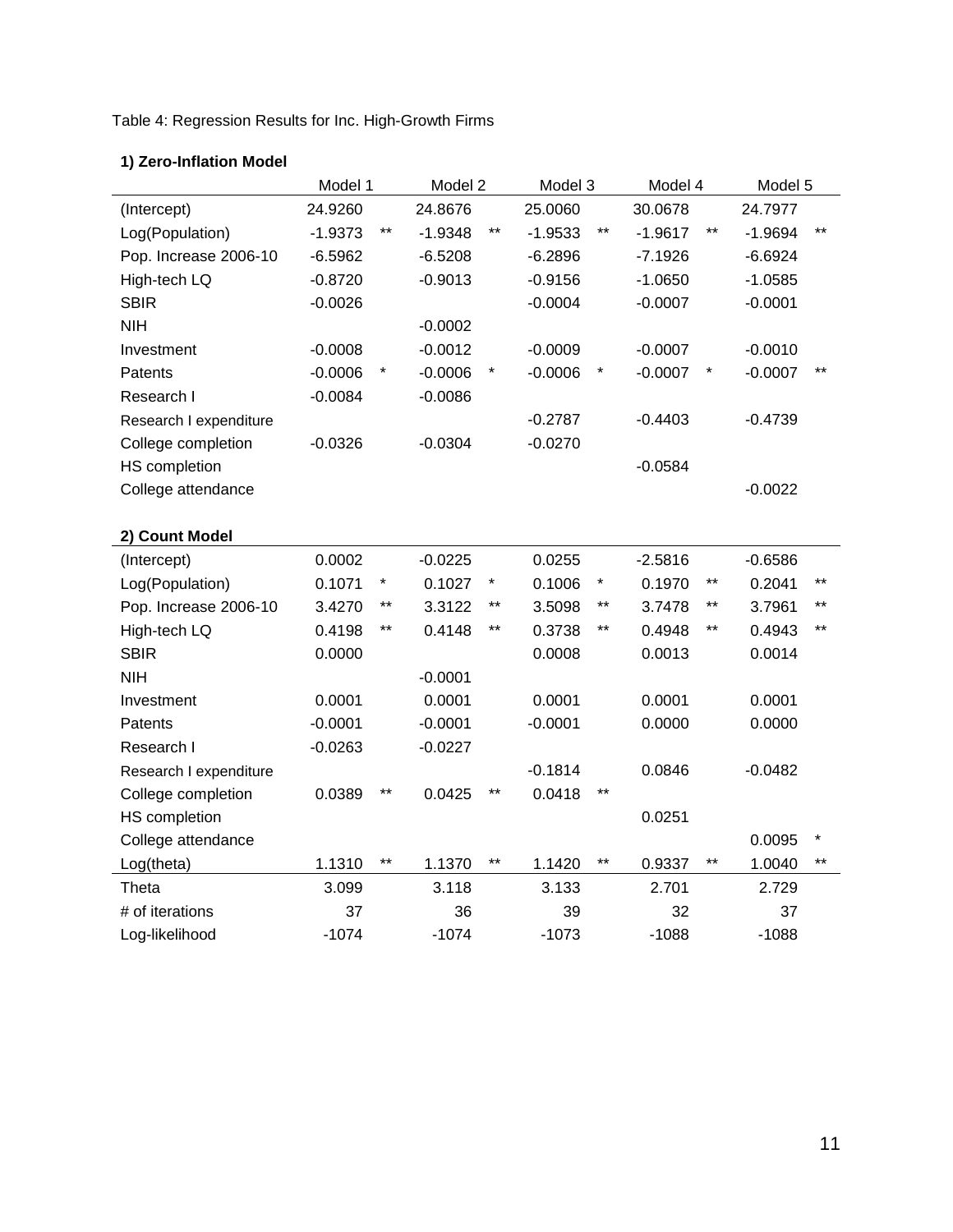### **DISCUSSION**

The three sets of regressions yield somewhat different results, but they present an overarching theme. In all cases, the two population variables are significant: the population size (in a log form) and the population increase. This supports the simple, inter-related relationship between population and startups: areas with larger populations and more population growth will have higher ratios of startups. This conclusion also suggests regional divergence, as smaller and non-growing regions tend to have the lower startup ratios, holding all other factors constant.

While our regression models cannot explain why so, we explore several possibilities here. We find that this conclusion is similar to those of studies of regional resilience that investigate the types of metropolitan areas that recover more quickly after recession. These studies found that, holding other variables constant, larger metropolitan areas show greater resilience (Blumenthal et al. 2009; Chapple and Lester 2010; Hill et al. 2012). This may be because larger metros have more service sectors, such as retail stores, restaurants, and other enterprises, which are small and tend to be startups. While this explanation is consistent with the BDS model, which includes all kinds of startups, it does not explain the results from the NETS and Inc. models. A second possibility is that larger metros have more diverse sectors, and such diversity brings in more business and startup opportunities. This interpretation may apply to all three models. More research that can model factors suggested by these two possibilities is needed.

Contrary to the conclusions of most earlier studies, we find few significant factors that the public sector can affect. Government research expenditure through NIH and university research expenditure are uniformly insignificant. SBIR is significant only at the 95 percent level and only sporadically with limited models of NETS high-tech firms. A conservative approach would not include it as a significant factor. This conclusion would be intuitive if the NIH expenditure, which is exclusively health-related, was not associated with startups in all sectors or Inc. high-growth firms, but our NETS models focused specifically on high-tech sectors, including the pharmaceutical and medicine manufacturing sectors. Thus, research expenditures on health and biotech do not necessarily translate in startups even in the respective sector. In sum, science- and R&D-oriented government expenditure is not linked to startup activities in all sectors or even high-tech sectors.

Our models indicate that the most significant factor that the public sector may affect is related to education. Although the college completion rate is significant only at the 95 percent level with the BDS models, it is significant at the 99 percent level for the other two dependent variables. Thus, it is fair to claim that a population with more adults (between the ages of twenty-five and forty-four) who complete college will produce more startups. Note that the college attendance ratio is a flow variable, and the attendance ratio is not significant in most cases. In contrast, the ratio of adults who have completed college is a stock variable. Often, people suggest that startups are created by young college drop-outs or very recent college graduates in the tech sector. The results of our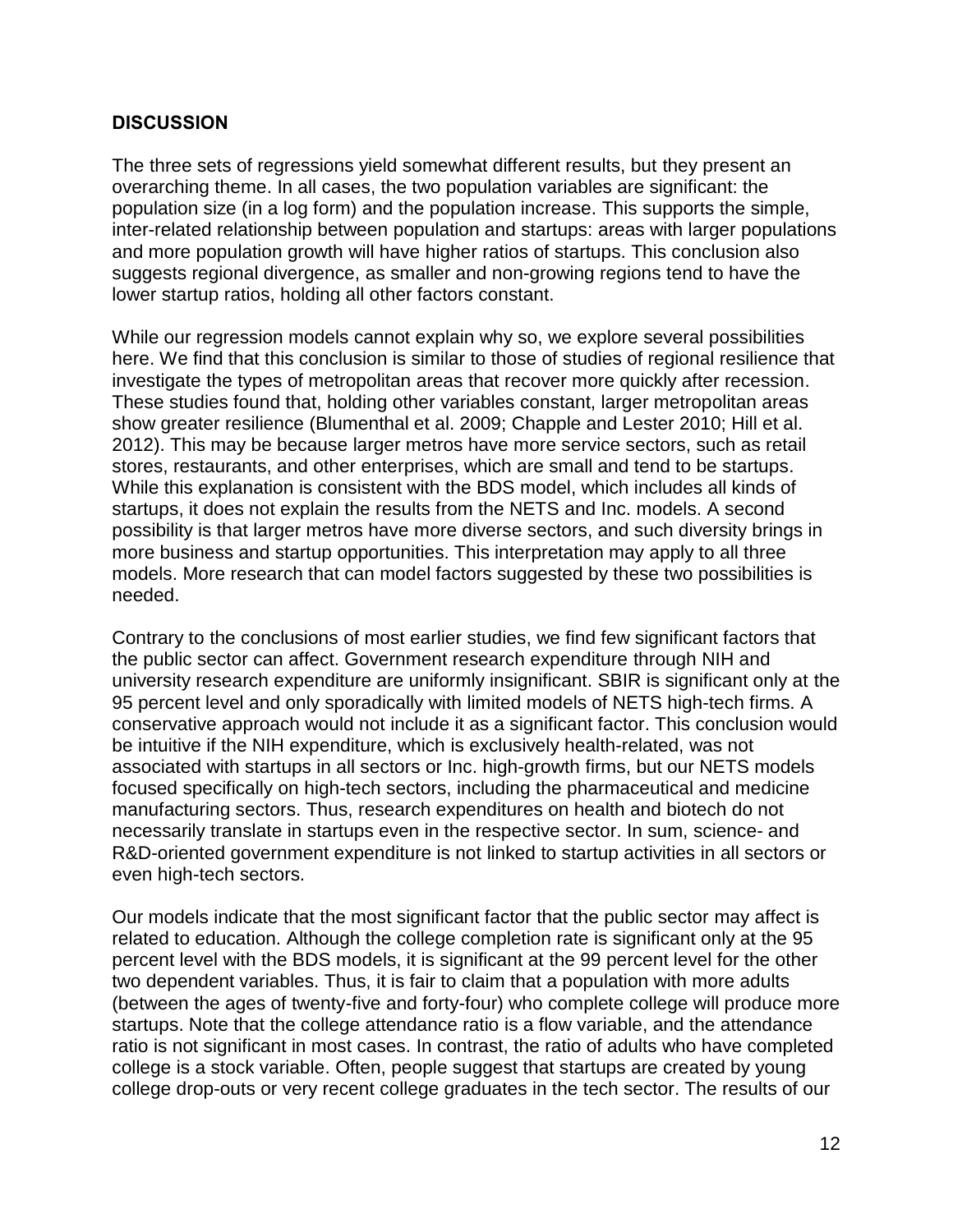NETS models suggest that this is not the case, but that the cumulative stock of people with college degrees matters for startups.

When academic studies discuss educational attainment or human capital, college completion often is taken as the minimum indicator of high skill. We extended this measurement to high school completion and found it significant for the ratio of startups in high-tech sectors in the NETS models. High school completion, therefore, is important, in addition to college completion. As a reference, the college and high school completion rates are not well correlated, at only 0.27 with Pearson correlation. (See Figure 4 for the distribution.) Thus, when policymakers discuss high school and college completion, they should not assume that one will automatically lead to the other, but think about how to connect these two factors effectively. Put another way, it is true that high numbers of college graduates in a metropolitan area will be good for startups there. These graduates are, however, only one piece of the puzzle. A substantial high school completion rate will further increase the area's startup rate.



Figure 4: Histogram of college completion rates, high school completion rates, and college attendance rates.

While this kind of individual information is not available in the BDS or NETS data, the Kauffman Firm Survey data indicated that many entrepreneurs do not have college degrees. In fact, the percentage of entrepreneurs with high school degrees or less education is 15.3 percent. If we include those with technical degrees (6.7 percent), some college with no degree (22.5 percent), and associate degrees (8.4 percent), the total is 52.6 percent (Kauffman Foundation et al. 2008).<sup>7</sup> This group represents more

 $\overline{a}$ 

 $7$ The Kauffman Firm Survey captures all kinds of startup firms. As a reference, our internal research suggests that entrepreneurs who have high school degrees or less education comprise about 4.5 percent of Inc. firms.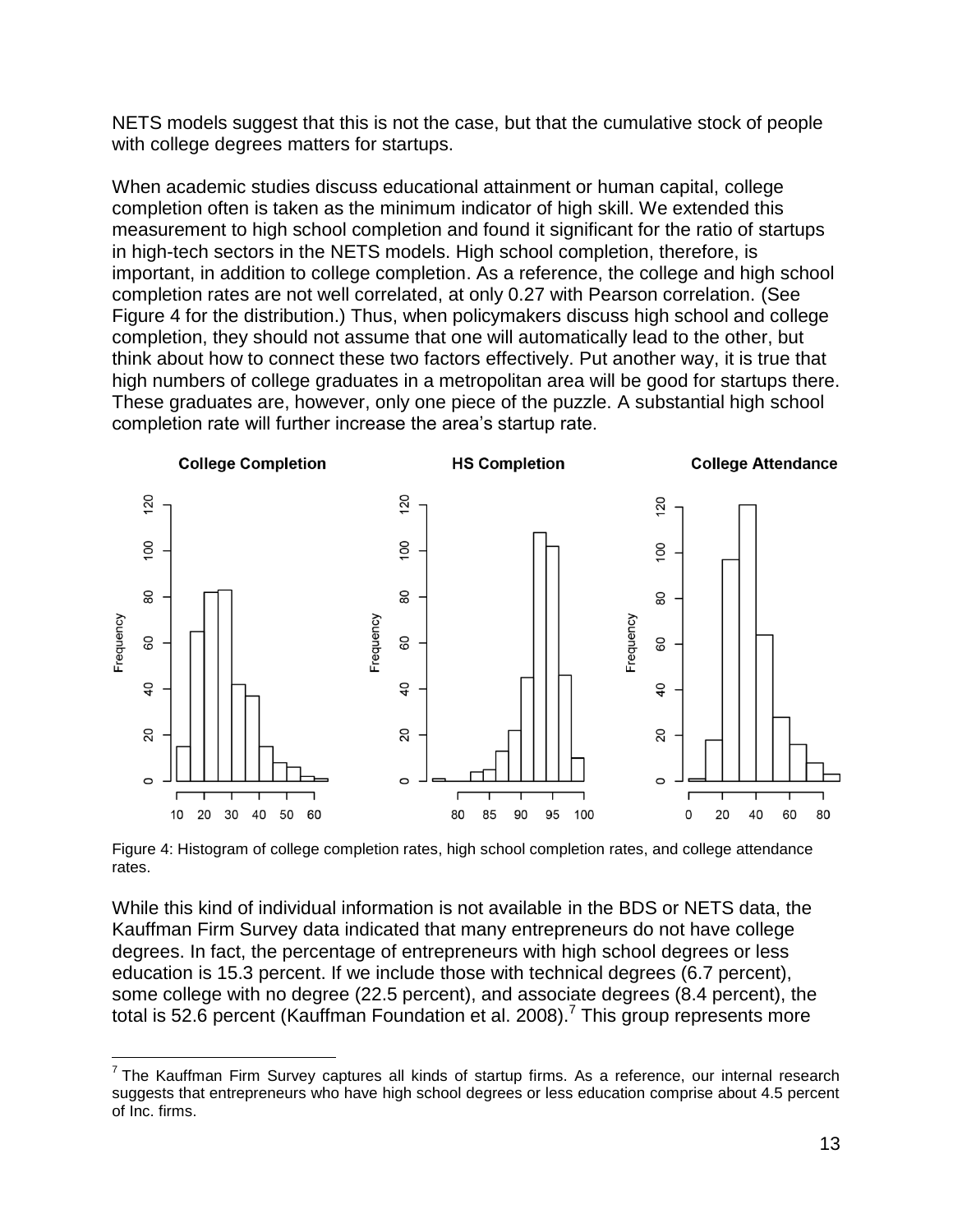than half of the entrepreneur population, and an exclusive focus on college education obscures the significant role played by entrepreneurs without college degrees. The positively significant results for both the high school and college completion rates indicate that there are many factors involved in educational attainment, and a simplistic, linear assumption that more education (i.e., college completion) leads to more entrepreneurship is probably not true. Unfortunately, the education variables in our models do not capture these segments between high school completion and college completion, and further research is needed to assess the more mechanical ties between educational attainment and entrepreneurship.

While further investigation of this education variable is necessary, note that we measured all college graduates in all areas of study. The recent policy debate has focused primarily on STEM (Science, Technology, Education, and Math) education, but our models indicate that college graduates in other disciplines also are likely to contribute to the creation of startups, given that 88 percent of college graduates are from non-STEM fields (Ryan 2012).

The LQ of high-tech sectors also is significant, meaning that the presence of other hightech firms in the area is associated with higher startup rates. This conclusion makes intuitive sense, as the NETS models examined the startup ratio of high-tech firms. At the same time, we should keep in mind that a higher LQ does not yield a higher startup ratio for all firms in the BDS models. High-tech sectors, then, are not hotbeds for all kinds of startups, but only for high-tech sectors.

In each of our models, investment by financial institutions does not correlate with startup ratios. This is consistent with our earlier analysis at the state level (Motoyama and Danley 2012). Furthermore, it complements the micro-level assessment of venture capital's low return by Bradley et al. (2012), which found that approximately 80 percent of venture capitals (VCs) do not produce returns even at the level of general stock investments, 3 percent per annum. In other words, VCs do not yield above-market returns, and VC-invested regions do not necessarily generate higher ratios of startups. Policymakers should not rush to create public venture funds in the hope of creating more startups or a startup culture.<sup>8</sup>

It is worth noting the insignificance of various science and R&D-related factors: SBIR, NIH, the presence of research universities, and patents. These factors often are modeled as a result of a series of assumptions based on the linear model of development. These begin with the idea that the government allocates research expenditures for technology firms, health-related research, and university research. In the process, it follows that patents are filed to protect intellectual property rights of inventors, and then such stock of knowledge and intellectual property rights will eventually trickle down to the private sector. Yet, the insignificance of all these factors in virtually all of our models suggests that these assumptions do not hold true for the creation of startups and firm growth.

 $\overline{a}$  $8$  For further discussion about the failure of public venture funds, see Lerner (2009).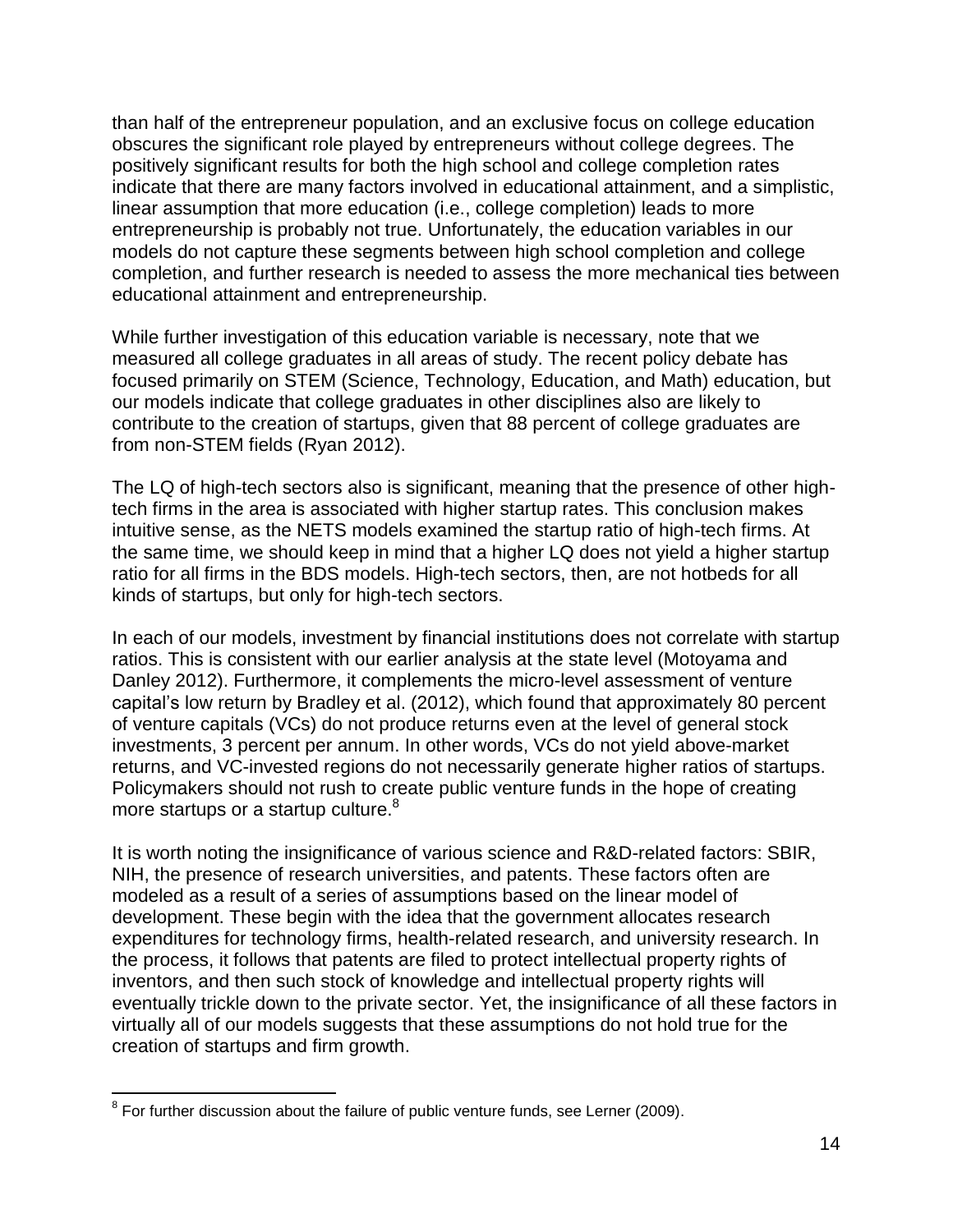Again, while our regression models do not indicate why the linear model is not working, we explore possible interpretations. Since this linear model of development assumes that technology, especially new technology driven from scientific research, creates a *push* in the economy, it does not incorporate other dimensions of innovations, business creation, and opportunity identification. Entrepreneurs may identify business opportunities and create new businesses possibly because of the market *pull* (Schmookler 1966). In fact, several emerging qualitative studies have found that users have become entrepreneurs (Shah, Smith, and Reedy 2012) and that successful entrepreneurs are skilled at finding market niches and keen on maintaining close relationships with customers and suppliers (Motoyama et al. 2013). These patterns of business creation are not and should not be mutually exclusive, but the market pull or other patterns may be responsible for the overwhelming majority of business creation, instead of the technology push. If this is true, factors closely reflecting the linear model would not be effective in influencing the overall economic activity at the metropolitan level.

If this linear model does not function, we must reconsider the conventional policy practice of regional development, which follows the linear model by establishing science parks, university technology transfer offices, research expenditures through universities, and publicly funded venture capital funds (Plosila 2004; Mayer 2007; Sa, Greiger, and Hallacher 2008; Lerner 2009). This review would take a broader view of the interaction between government, universities, and firms in their efficiency and effectiveness in creating new businesses, innovations (which by definition includes commercialization), and firm growth.

### **CONCLUDING REMARKS**

Our models analyzed the patterns of entrepreneurship with different measures of business creation and growth in almost all metropolitan areas, using the major variables discussed in previous studies. These models are statistically significant and robust, despite their simplicity. However, we have not incorporated the spatial autocorrelation, i.e., how proximate areas may affect each other. We have observed some clustering of high startup rates in nearby metros, such as Provo-Ogden-Salt Lake City and Boulder-Denver. Our next step, therefore, is to conduct a geographically weighted regression.

We plan to open-source these startup data at the metropolitan level and make all the data publicly available for academic and non-academic researchers. We hope that this paper and the available data will serve as the next step in promoting more rigorous research about the dynamic relationships between startups and regional factors, and relationships between different startup indicators, geographic factors, and others.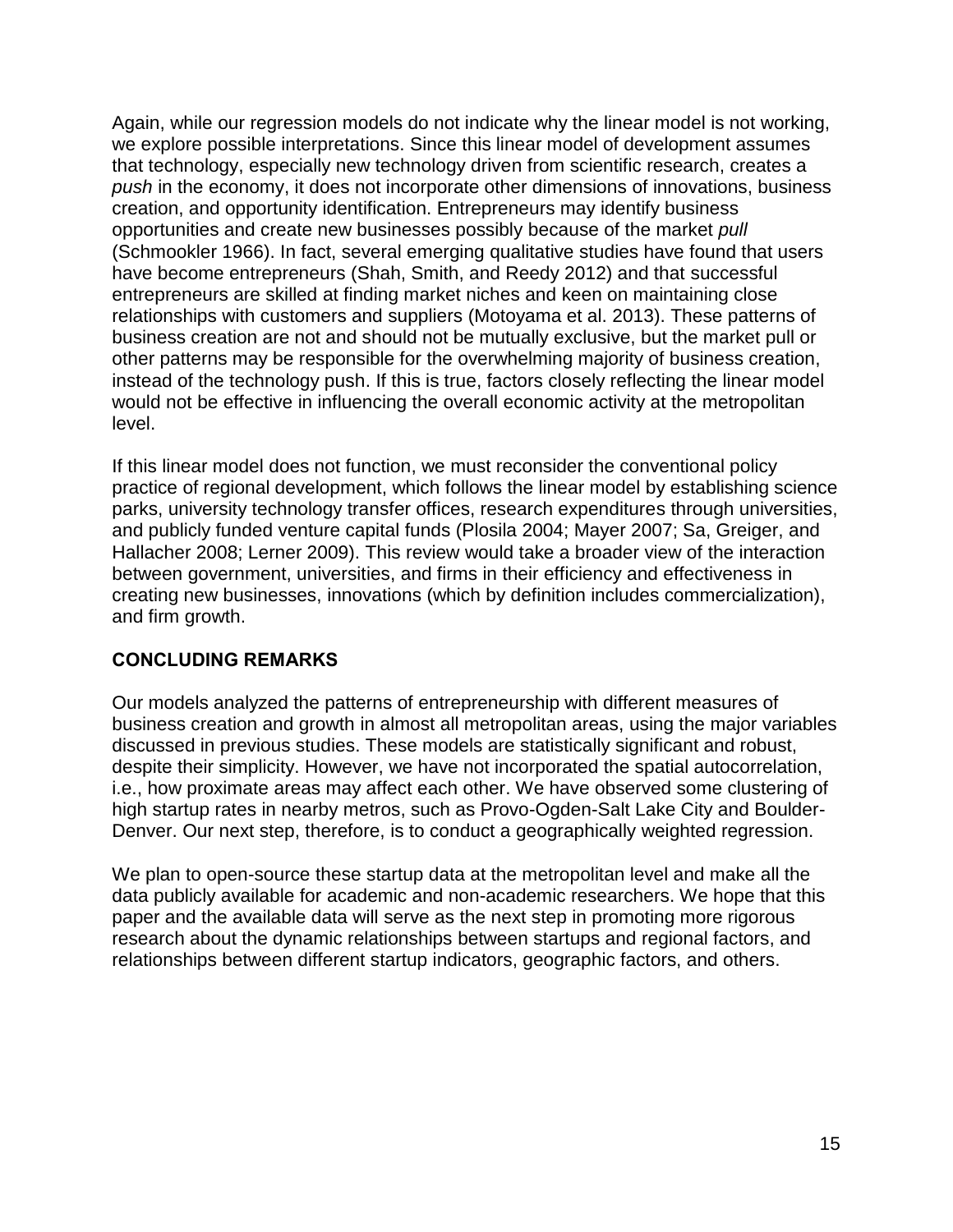### **REFERENCES**

- Audretsch, David B., and Maryann P. Feldman. 1996. "R&D Spillovers and the Geography of Innovation and Production." *American Economic Review* no. 86 (3):630–640.
- Audretsch, David B., and Maryann P. Feldman. 2004. "Knowledge Spillovers and the Geography of Innovation." In *Handbook of Regional and Urban Economics*, edited by Vernon Henderson, Peter Nijkamp, and Jacques-Francois Thisse, 2713–2739. Amsterdarm: Elsevier.
- Blumenthal, Pamela, Harold L. Wolman, and Edward Hill. 2009. "Understanding the economic performance of metropolitan areas in the United States." *Urban Studies* no. 46 (3):605–627.
- Bradley, Harold S., Diane Mulcahy, and Bill Weeks. 2012. We have met the enemy ... and he is us: Lessons from twenty years of the Kauffman Foundation's investments in venture capital funds and the triumph of hope over experience. In *Kauffman Foundation Research Series*. Kansas City, Mo: Kauffman Foundation.
- Castells, Manuel. 1989. *Informational City: Information Technology, Economic Restructuring, and the Urban-Regional Process*. Oxford: Blackwell.
- Castells, Manuel, and Peter Geoffrey Hall. 1994. *Technopoles of the world: the making of twenty-first-century industrial complexes*. London: Routledge.
- Census Bureau. 2013a. *Overview - Business Dynamics Statistics, footnote 1*. Census Bureau 2013 [cited Nov. 12, 2013]. Available from http://www.census.gov/ces/dataproducts/bds/overview.html#footnote1.
- Bureau, Census. 2013b. *American Community Survey data on educational attainment*. Census 2013 [cited Nov. 1, 2013]. Available from

http://www.census.gov/hhes/socdemo/education/data/acs/index.html.

- Chapple, Karen, and T. William Lester. 2010. "The resilient regional labour market? The US case." *Cambridge Journal of Regions, Economy and Society* no. 3 (1):85– 104.
- Cohen, Wesley M., and Steven Klepper. 1991. "Firm size versus diversity in the achievement of technological advance." In *Innovation and technological change: An international comparison*, edited by Zoltan Acs and David B. Audretsch, 183– 203. Ann Arbor: University of Michigan Press.
- Cohen, Wesley M., and Steven Klepper. 1992. "The anatomy of industry R&D intensity distributions." *American Economic Review* no. 82 (4):773–799.
- Fairlie, Robert W. 2013. Kauffman Index on Entrepreneurial Activity. In *Kauffman Foundation Research Paper Series*. Kansas City, Mo.
- Feldman, Maryann P., and Richard Florida. 1994. "Geographic Sources of Innovation: Technological Infrastructure and Product Innovation in the United States." *Annals of Association of American Geographers* no. 84 (2):210–229.
- Feldman, Maryann P., and David B. Audretsch. 1999. "Innovation in cities: Sciencebased diversity, specialization and localized competition." *European Economic Review* no. 43:409–429.
- Haltiwanger, John. 2012. "Job creation and firm dynamics in the U.S." *Innovation Policy and the Economy* no. 12:17–38.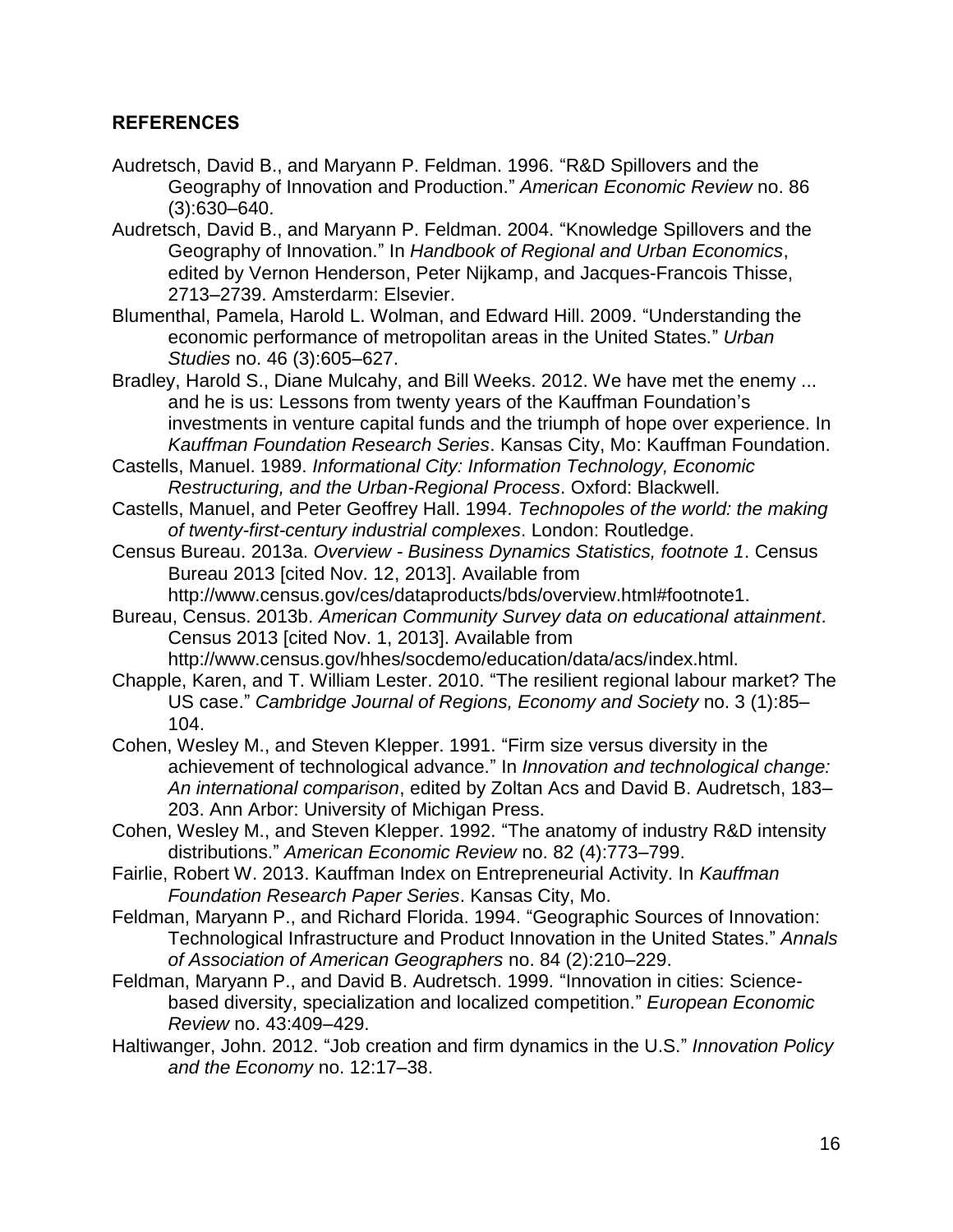Haltiwanger, John, Ron S. Jarmin, and Javier Miranda. 2013. "Who creates jobs? Small vs. large vs. young." *Review of Economics and Statistics* no. 95 (2):347–361.

- Hathaway, Ian, Jordan Bell-Masterson, and Dane Stangler. 2013. The return of business creation. In *Kauffman Foundation Research Series*. Kansas City, Mo: Kauffman Foundation.
- Hecker, Daniel, E. 2005. "High-technology employment: A NAICS-based update." *Monthly Labor Review* (July):57–72.
- Hill, Edward, Travis St. Claire, Howard Wial, Harold L. Wolman, Patricia Atkins, Pamela Blumenthal, Sarah Ficenec, and Alec Friedhoff. 2012. "Economic shocks and regional economic resilience." In *Urban and regional policy and its effects*, edited by Margaret Weir, Nancy Pindus, Howard Wial and Harold L. Wolman. Washington, D.C.: Brookings Institution Press.
- Jaffe, Adam B., Manuel Trajtenberg, and Rebecca Henderson. 1993. "Geographic Location of Knowledge Spillovers as Evidenced by Patent Citations." *Quarterly Journal of Economics* no. 63 (3):577–598.
- Kauffman Foundation, Janice Ballou, Tom Barton, David DesRoches, Frank Potter, E.J. Reedy, Alicia Robb, Scott Shane, and Zhanyun Zhao. 2008. Kauffman Firm Survey: Results from the baseline and first follow-up surveys. Kansas City, Mo: Ewing Marion Kauffman Foundation.
- Kane, Tim. 2010. The importance of startups in job creation and job destruction. In *Kauffman Foundation Research Series*. Kansas City, Mo: Kauffman Foundation.
- Konczal, Jared. 2013. The most entrepreneurial metropolitan area? In *Kauffman Foundation Research Paper Series*. Kansas City, Mo: Kauffman Foundation.
- Lerner, Joshua. 2009. *Boulevard of broken dreams: Why public efforts to boost entrepreneurship and venture capital have failed and what to do about it*. Princeton: Princeton University Press.
- Mayer, Heike. 2007. "What is the role of the university in creating a high-technology region?" *Journal of Urban Technology* no. 14 (3):33–58.
- Motoyama, Yasuyuki, and Brian Danley. 2012. The ascent of America's high-growth companies: An analysis of the geography of entrepreneurship. In *Kauffman Research Paper Series*. Kansas City, Mo: Kauffman Foundation.
- Motoyama, Yasuyuki, and Jared Konczal. 2013. "How can I create my favorite state ranking?" *Journal of Applied Research in Economic Development* no. 10 (Sept):1–17.
- Motoyama, Yasuyuki, Brian Danley, Jordan Bell-Masterson, Kate Maxwell, and Arnobio Morelix. 2013. Leveraging regional assets: Insights from high-growth companies in Kansas City. In *Kauffman Foundation Research Paper*. Kansas City, Mo: Kauffman Foundation.
- Plosila, W.H. 2004. "State science- and technology-based economic development policy: History, trends and developments, and future directions." *Economic Development Quarterly* no. 18 (2):113–126.
- Porter, Michael E. 1994. "The Role of Location in Competition." *Journal of the Economics of Business* no. 1 (1):35–39.
- Porter, Michael E.. 1998. "Clusters and the New Economics of Competition." *Harvard Business Review* no. 76 (6):77–90.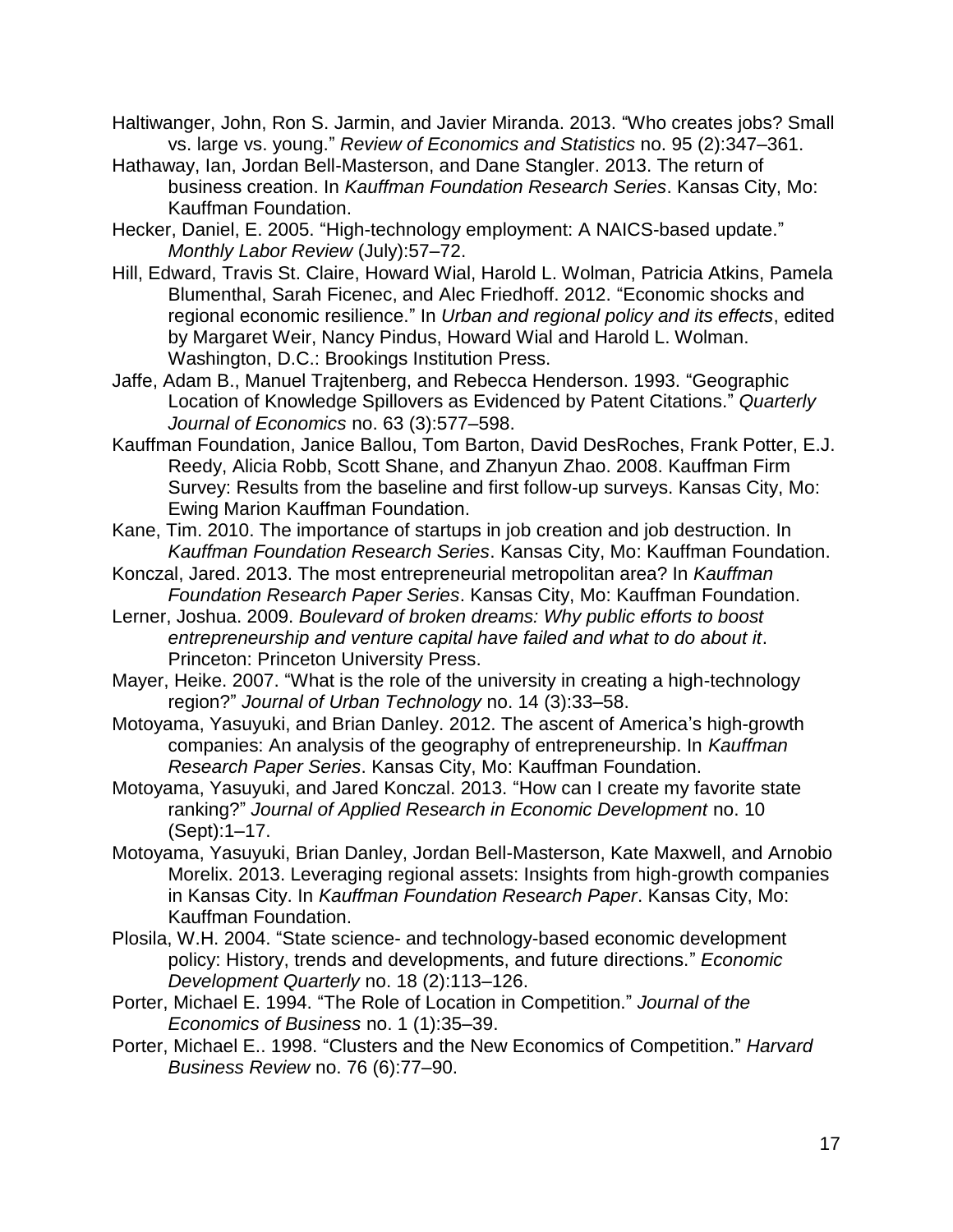- Porter, Michael E. 2000. "Location, Competition, and Economic Development: Local Clusters in a Global Economy." *Economic Development Quarterly* no. 14 (1):15– 34.
- Ryan, Camille. 2012. Field of degree and earnings by selected employment characteristics: 2011. In *American Community Survey Briefs*. Washington, D.C.: Census Bureau.
- Sa, Creso M., Roger L. Geiger, and Paul M. Hallacher. 2008. "Universities and state policy formation: Rationalizing a nanotechnology strategy in Pennsylvania." *Review of Policy Research* no. 25 (1):3–19.
- Schmookler, Jacob. 1966. *Invention and Economic Growth*. Cambridge, Mass.: Harvard University Press.
- Shah, Sonali K., Sheryl Winston Smith, and E.J. Reedy. 2012. Who are user entrepreneurs? Findings on innovation, founder characteristics, and firm characteristics. In *Kauffman Foundation Research Paper Series*. Kansas City, Mo: Ewing Marion Kauffman Foundation.
- Stangler, Dane. 2013. Path-dependent startup hubs: Comparing metropolitan performance. In *Kauffman Foundation Research Series*. Kansas City, Mo: Kauffman Foundation.
- UCLA. 2013. *Zero-inflated negative binomial regression*. Statistical Consulting Group 2013 [cited Nov. 18, 2013]. Available from http://www.ats.ucla.edu/stat/r/dae/zinbreg.htm.
- USPTO. 2013. *Patenting in technology classes, breakout by origin, U.S. metropolitan and micropolitan areas*. U.S. Patent and Trademark Office 2013 [cited Nov. 19, 2013]. Available from

http://www.uspto.gov/web/offices/ac/ido/oeip/taf/cls\_cbsa/explan\_cls\_cbsa.htm. Zuur, Alain F., Elena N. Ieno, Neil J. Walker, Anatoly Saveliev, A., and Graham M.

Smith. 2009. *Mixed effects models and extensions in ecology with R*. New York: Springer.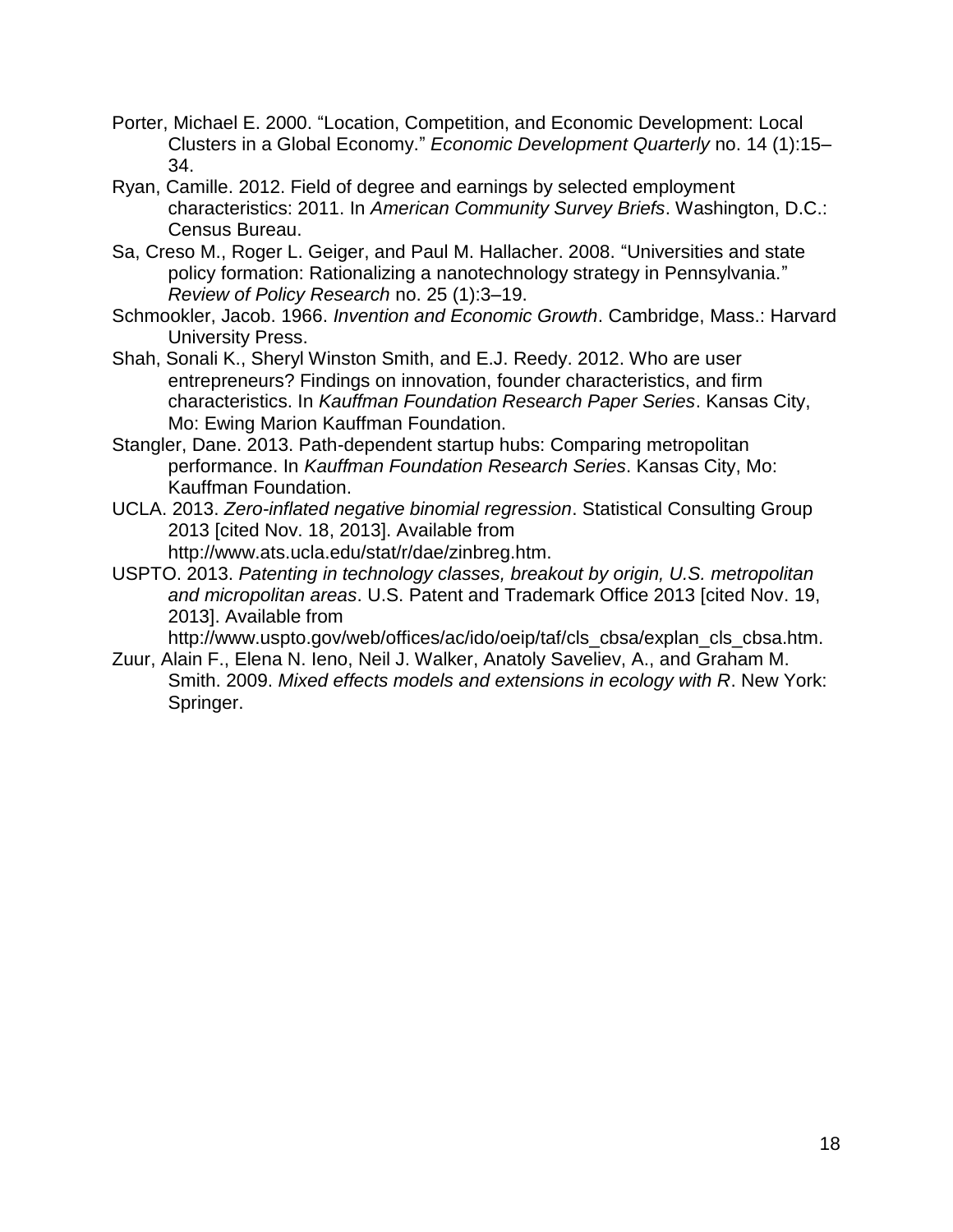# **APPENDIX 1: EXPLANATION OF DATA COLLECTION**

# **INVESTMENT DATA FROM CRUNCHBASE**

We have cautiously used data from CrunchBase.com. This dataset is based on grassroots, voluntary input. We observe that calculating startups or the startup ratio may be less reliable using these data because, for instance, any software consultant could claim to be a non-employee firm startup with no profits. However, the investment information seems to be highly reliable because people do not typically claim false investment information for their own company or others, particularly when it is necessary to reveal the sources of investments, such as the exact name of the VCs or other financial institutions. Furthermore, investment information generally has a citation of some news story.

To confirm the validity of these data, we first aggregated the investment information only from financial institutions and excluded non-financial institutions and non-attributed entities, which aggregated to \$24.86 billion in 2012. We should note that "financial institutions" is as close as we can get to disaggregating VC from the rest of the investment information, but some of the financial institutions still include other entities, such as angel groups. The aggregated "fin-org" investment amount is 7.8 percent lower than the amount found in the MoneyTree Report by PricewaterhouseCoopers and the National Venture Capital Association. The underreporting ratio has been fairly consistent, with 4.1 percent in 2009 and again 7.8 percent in 2010. Thus, the fluctuation of reporting under CrunchBase is small and consistent.

More importantly, we aggregated the investments in CrunchBase at the state level, the smallest geographic unit that the MoneyTree Report provides, and analyzed the correlation. The correlation is 0.99 for all years since 2008. We further omitted California, the largest recipient, and the correlation still holds from 0.93–0.98 in all years. Thus, we concluded that this information is reliable, particularly for regression analysis, which calculates how a difference from one unit to another unit leads to the difference in the dependent variable.

Available at: [http://developer.crunchbase.com/.](http://developer.crunchbase.com/)

# **LOCATION QUOTIENT FROM THE MILKEN INSTITUTE**

The Milken Institute produced "Tech Pole" reports to describe where North America's high-tech economy was located and concentrated, and we source the 2007 report. Tables made available online report wages, share of North American wages, employment, share of North American employment, tech pole scores, and Location Quotient (LQ). We are concerned only with LQ for this paper.

In Milken's words, "Location quotient (LQ) measures the concentration of high-tech employment or wages as a percentage of a metro's total employment or wages and then compares it to the average for all of North America. An LQ of 1.0, for example,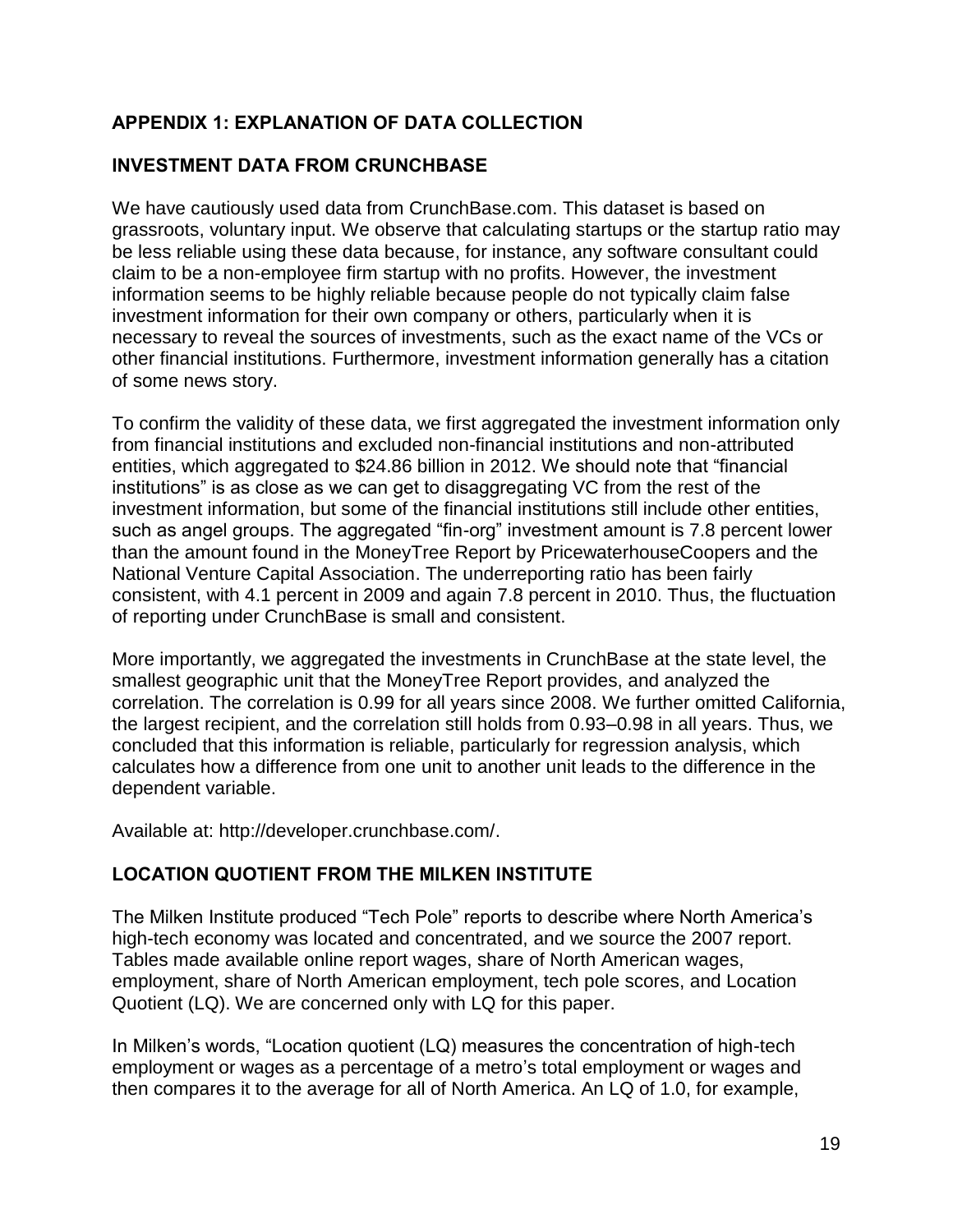matches the North American average, while an LQ of 2.0 states that the metro's concentration in high-tech industries is twice as large." Milken splits up their data by industry, including such varied categories as "Aerospace Product and Parts Manufacturing" and "Internet Search Providers and Web Search Portals." We use their aggregated table, however: "Total High Tech—TOTHT."

Available at: [http://www.milkeninstitute.org/nahightech/nahightech.taf?rankyear=2007&type=naics&n](http://www.milkeninstitute.org/nahightech/nahightech.taf?rankyear=2007&type=naics&naics=TOTHT) [aics=TOTHT.](http://www.milkeninstitute.org/nahightech/nahightech.taf?rankyear=2007&type=naics&naics=TOTHT)

# **PATENTS FROM THE USPTO**

The United States Patent and Trademark Office (USPTO) keeps official government statistics on U.S. patents. Through 2011, the USPTO keeps data broken out by MSA, assigning location based on the residence of the first-named inventor.

In general, patents can be one of six types, but the MSA dataset kept by the USPTO only shows data on the most common: utility patents. These often are referred to as "patents for invention," the most closely associated with the common conceptualization of a patent, and account for "approximately 90 percent of the patent documents issued by the USPTO in recent years."

Available at: [http://www.uspto.gov/web/offices/ac/ido/oeip/taf/cls\\_cbsa/allcbsa\\_gd.htm](http://www.uspto.gov/web/offices/ac/ido/oeip/taf/cls_cbsa/allcbsa_gd.htm) and [http://www.uspto.gov/web/offices/ac/ido/oeip/taf/patdesc.htm.](http://www.uspto.gov/web/offices/ac/ido/oeip/taf/patdesc.htm)

### **GRANTS DATA FROM THE NIH**

The National Institutes of Health (NIH) is the second-biggest U.S. public spender on scientific R&D, next to the Department of Defense (DoD). In recent years, the NIH has spent about \$29– \$30 billion a year on R&D expenditures.

We obtained complete data on these expenditures from the NIH's ExPORTER data exporting tool. The NIH give these data by city and state, so we developed a Python script to geocode and aggregate up to the MSA level.

There were discrepancies between the data we assembled from ExPORTER and some of the NIH's aggregate reports, so we inquired with an NIH analyst, who was very helpful. He listed a number of reasons he thought could be responsible, including bad contracts data, timing of the reports, and the fact that the tables frequently are updated as grants are changed, completed, etc. His conclusion was that the NIH's data ultimately are somewhat soft, but that we should trust what we had through ExPORTER as long as we acknowledged that it would not be perfect.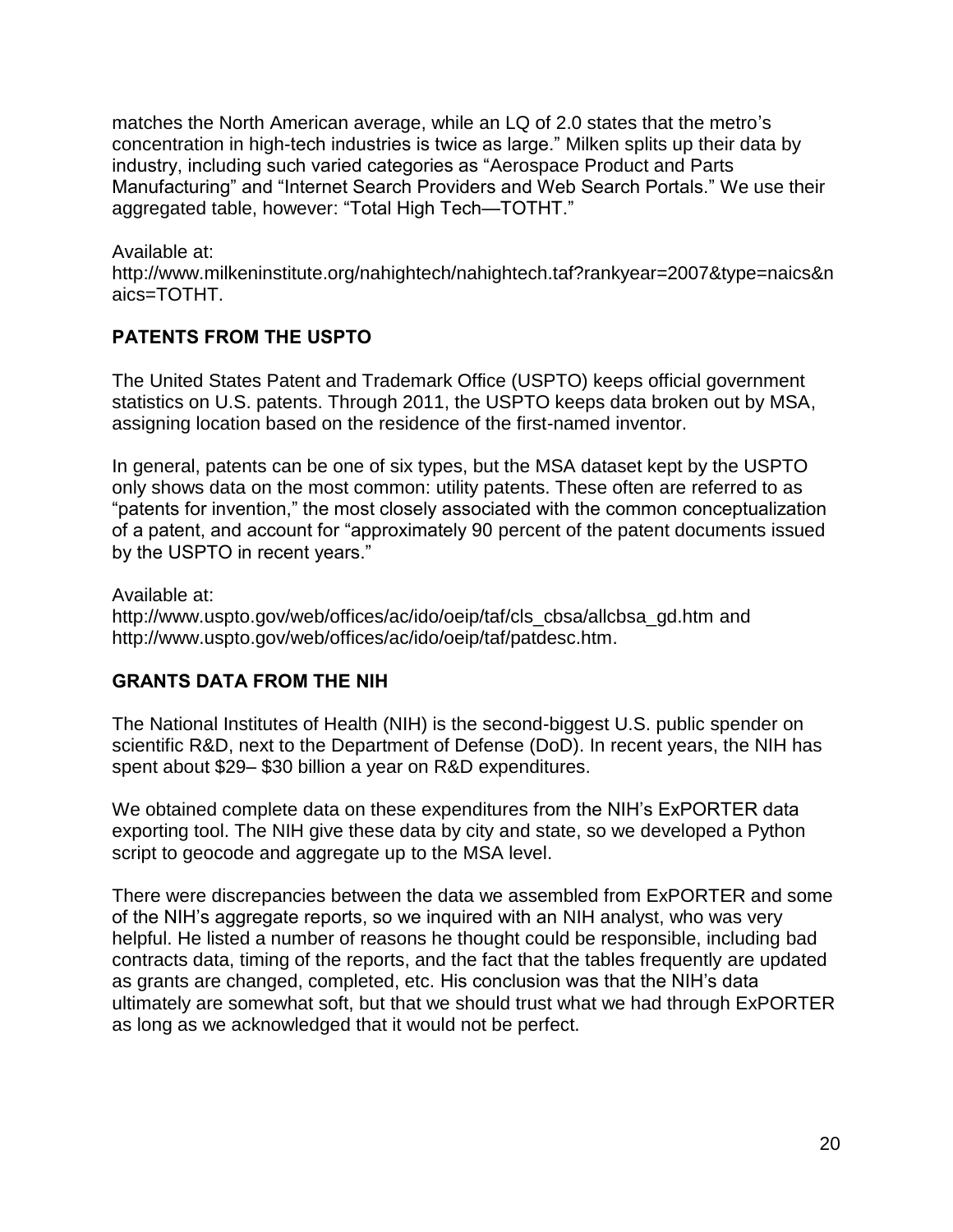Available at: [http://exporter.nih.gov/ExPORTER\\_Catalog.aspx](http://exporter.nih.gov/ExPORTER_Catalog.aspx) and [http://grants.nih.gov/grants/funding/ac\\_search\\_results.htm.](http://grants.nih.gov/grants/funding/ac_search_results.htm)

# **SBIR/STTR DATA FROM THE SBA**

Each year, federal agencies that spend more than \$100 million in external R&D are required to allocate 2.5 percent of their budgets to Small Business Innovation Research (SBIR) grants. Eleven agencies meet these criteria and participate in the program (e.g., the Department of Agriculture, the Department of Homeland Security, the EPA, etc.). The Small Business Administration runs a free and publicly available search engine called TECH-*Net*, which holds data on SBIR/STTR grants across all eleven participating agencies. These data, like those obtained from the NIH, are provided only at the city and state level, so we again used a Python script to geocode and aggregate up to the MSA level.

Except for a .005 percent discrepancy in 2010, checks against annualized, national aggregate data at sbir.gov showed identical numbers from 2000–2010 (sbir.gov tools were not ideal for mass exporting of the granular data we needed, however).

Available at: [http://tech-net.sba.gov/tech-net/public/dsp\\_search.cfm.](http://tech-net.sba.gov/tech-net/public/dsp_search.cfm) The above and more information: <http://www.sbir.gov/about/about-sbir> and [http://www.sbir.gov/about/about-sttr.](http://www.sbir.gov/about/about-sttr)

# **EDUCATION DATA FROM CARNEGIE**

The Carnegie Foundation produces the Carnegie Classification, which has long been the gold-standard framework for describing U.S. higher education. The Carnegie Foundation made updates to the Classification system in 2010, and we draw on the associated data from this latest framework for our paper. Our version was downloaded in September 2013, which coincided with the month of Carnegie's most recent update at the time: noted as "Updated on September 13, 2013" in the file itself.

The data contain "All accredited, degree-granting colleges and universities in the United States represented in the National Center for Education Statistics IPEDS system." Finally, and importantly, "All-inclusive classifications are time-specific snapshots of institutional attributes and behavior based on data from 2008 and 2010. Institutions might be classified differently using a different timeframe. Individual classifications are not updated with more recent data."

Available at: [http://classifications.carnegiefoundation.org/resources/.](http://classifications.carnegiefoundation.org/resources/) The above and more information: [http://classifications.carnegiefoundation.org/resources/faqs.php.](http://classifications.carnegiefoundation.org/resources/faqs.php)